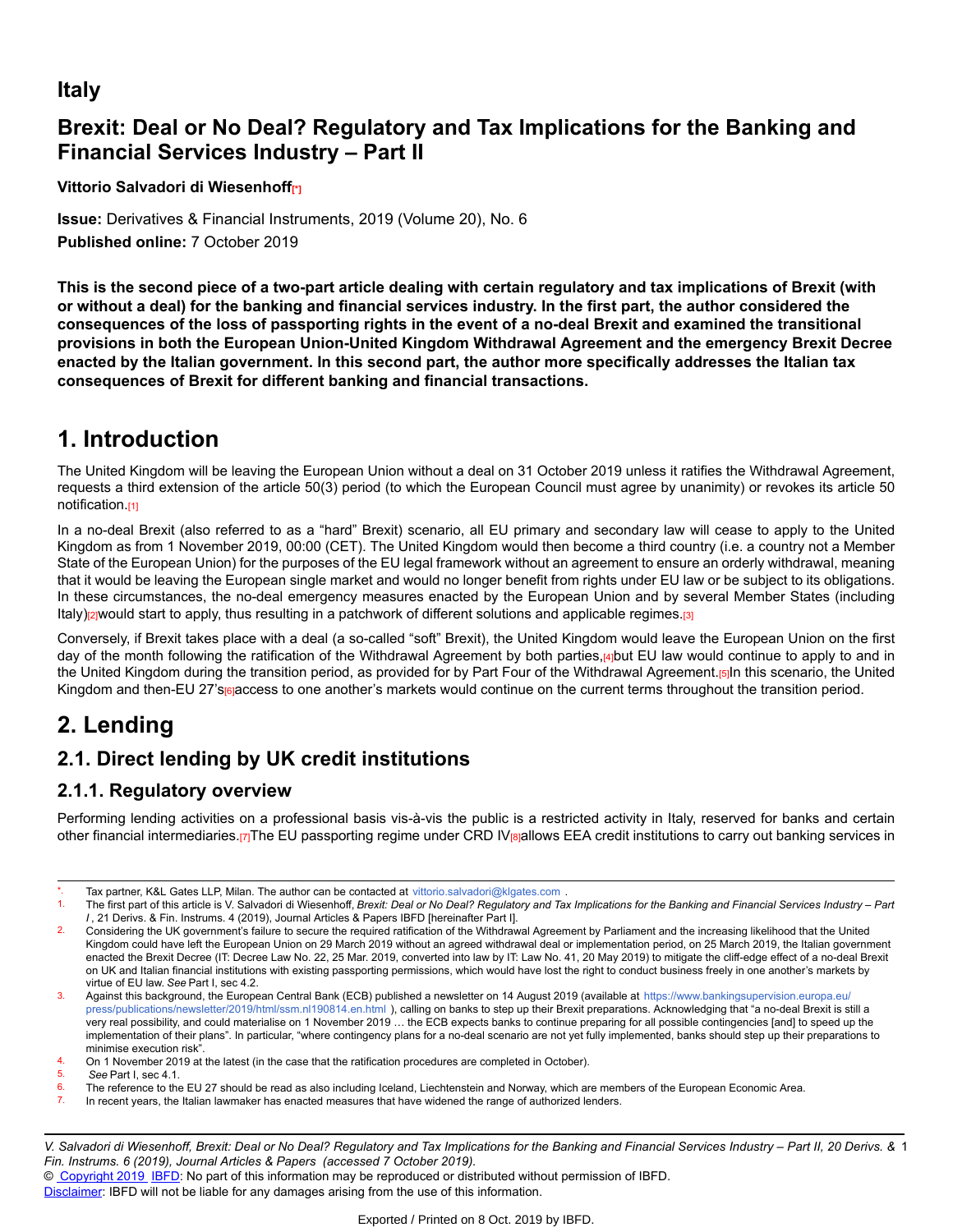other EEA member countries, either through a branch or on a cross-border services basis.[9]Lending is one of the services that can be passported. As a consequence, a credit institution that has been authorized by the Prudential Regulation Authority in the United Kingdom has the right to establish a branch or provide services on a cross-border basis in any other EEA member country without the requirement for further authorization or licensing.

Should the United Kingdom leave the European Union with a ratified Withdrawal Agreement in place, during the transition period, "the UK would continue to participate in the Single Market. Banks located in the UK would have access to the Single Market for financial services through the use of passporting rights ... They could establish branches or provide financial services across the EU without the need for further authorisation".[10]

Conversely, when the United Kingdom leaves the Single Market, mexisting passports enabling UK-based firms to engage in regulated activity in the EU 27 (and vice versa) will cease.

## **2.1.2. Income taxes**

#### **2.1.2.1. Italian income taxation of non-resident persons**

Under Italian rules, non-residents are subject to Italian income taxes only on their income from sources within Italy. Different sourcing rules apply for different types of income. These sourcing rules are contained in article 23 of Decree 917/86<sub>[12]</sub>and cover, among others, interest, dividends, derivative income and gains from the disposal of securities (altogether referred to as "financial income").

Unless domestic or treaty-based relief is available, Italian income taxes, generally levied by way of a flat withholding or substitute tax, apply in respect of financial income that is deemed to be sourced from Italy based on article 23 of Decree 917/86.[13]

#### **2.1.2.2. The sourcing rule and the taxation criteria**

Interest income earned by UK credit institutions on loans to Italian-resident borrowers[14]is Italian-source income[15]and is generally subject to a 26% withholding tax,<sub>[16]</sub>'<sub>[17]</sub>unless tax relief applies.

#### **2.1.2.3. The banking tax relief**

Italian-source interest income is tax-exempt in Italy when paid by an Italian bank or an Italian permanent establishment of a non-resident bank to a non-resident bank or a foreign permanent establishment of an Italian bank.<sub>[18]</sub>'<sub>[19]</sub>

The banking tax relief does not require the recipient of the Italian-source interest income to be resident or established in an EU Member State/EEA member country. As a consequence, Italian-source interest income on loans granted by a UK bank to an Italian bank should remain eligible for the banking tax relief on the same terms that currently apply. However, in the event of a no-deal Brexit, as from exit day, UK banks with a passport will have to enter the temporary permission regime (TPR)<sub>[20]</sub>in order to be able to continue to lend in Italy. If they do not do so, they will be subject to the temporary run-off regime (TROR)[21]and, accordingly, will not be able to grant new loans.

#### **2.1.2.4. The article 26(5-bis) tax relief for medium-to-long-term loans granted to Italian entrepreneurs**

Article 26(5-bis) of Decree 600/73<sub>[22]</sub>provides a withholding tax exemption for interest and other proceeds derived from mediumto-long-term loans[23]granted to Italian enterprises[24]by certain qualifying lenders (not acting through an Italian permanent

9. The "passporting regime" under CRD IV does not cover unregulated lenders or alternative investment funds that wish to undertake lending activities in Italy on a crossborder basis.

10. *See* ECB, *Brexit: impact of a potential transitional period* (16 May 2018), available at [https://www.bankingsupervision.europa.eu/press/publications/newsletter/2018](https://www.bankingsupervision.europa.eu/press/publications/newsletter/2018/html/ssm.nl180516.en.html)/ [html/ssm.nl180516.en.html](https://www.bankingsupervision.europa.eu/press/publications/newsletter/2018/html/ssm.nl180516.en.html) (accessed 7 Oct. 2019).

11. On exit day, in the event of a no-deal Brexit (in which case, UK credit institutions may rely on the Brexit Decree to continue to be able to lend in Italy during the temporary permission regime (TPR) period based on the provisions of the Brexit Decree), or at the end of the transition period, subject to any different arrangements that may be put in place in the context of the (yet to be negotiated) new UK-EU partnership.

- 12. IT: Presidential Decree 917 of 22 December 1986 [hereinafter Decree 917/86].
- 13. Different rules apply in the case that the relevant financial instruments are held through a permanent establishment in Italy.<br>14. Including Italian permanent establishments of foreign entities.
- 14. Including Italian permanent establishments of foreign entities.<br>15. Art. 23(1)(b) Decree 017/86
- 15. Art.  $23(1)(b)$  Decree 917/86.<br>16. It is assumed that the borrow
- 16. It is assumed that the borrower is a company/entity that qualifies as a withholding tax agent under Italian law.<br>17. IT: Presidential Decree 600 of 29 September 1973 art. 26(5) [hereinafter Decree 600/73]
- 17. IT: Presidential Decree 600 of 29 September 1973, art. 26(5) [hereinafter Decree 600/73].<br>18. Art. 26(2)(a) Decree 600/73
- Art. 26(2)(a) Decree 600/73.
- 19. According to the prevailing interpretation, this banking tax relief should also apply in respect of Italian-source interest income on loans.<br>20. The TPR set out by the Brexit Decree allows LIK credit institutions to co
- The TPR set out by the Brexit Decree allows UK credit institutions to continue carrying out their current passported activities in Italy for a limited period after exit day. *See* Part I, sec. 4.2.2.2.
- 21. The temporary run-off regime (TROR) does not allow the granting of new loans as from exit day (or from the end of the short TPR period, in the event that UK credit institutions enter the TPR but do not file the required application within 6 months as from exit day). *See* Part I, sec. 4.2.2.3.
- 22. The rule was enacted in 2014 and subsequently amended in 2015 and 2016.<br>23. Art. 26(5-bis) of Decree 600/73 does not include any definition of "medium-to-
- 23. Art. 26(5-bis) of Decree 600/73 does not include any definition of "medium-to-long-term loans". The Italian tax authorities recently clarified ( *see* IT: Ruling 76/E of 12 August 2019) that, analogous to what is required for the purposes of the substitute tax regime under art. 15 of Decree 601/73 ( *infra* [n. 41](https://research.ibfd.org/#/doc?url=/linkresolver/static/dfi_2019_06_it_1_fn_41#dfi_2019_06_it_1_fn_41) ) ( *see* [sec. 2.1.3.](https://research.ibfd.org/#/doc?url=/linkresolver/static/dfi_2019_06_it_1_s_2_1_3#dfi_2019_06_it_1_s_2_1_3) ), mediumto-long-term loans are those with contractual maturity in excess of 18 months.

V. Salvadori di Wiesenhoff, Brexit: Deal or No Deal? Regulatory and Tax Implications for the Banking and Financial Services Industry – Part II, 20 Derivs. & 2 *Fin. Instrums. 6 (2019), Journal Articles & Papers (accessed 7 October 2019).*

© [Copyright 2019](http://www.ibfd.org/Copyright-IBFD) [IBFD:](http://www.ibfd.org) No part of this information may be reproduced or distributed without permission of IBFD.

<sup>8.</sup> Directive 2013/36/EU of the European Parliament and of the Council of 26 June 2013 on access to the activity of credit institutions and the prudential supervision of credit institutions and investment firms, amending Directive 2002/87/EC and repealing Directives 2006/48/EC and 2006/49/EC, OJ L 176/338 [hereinafter CRD IV].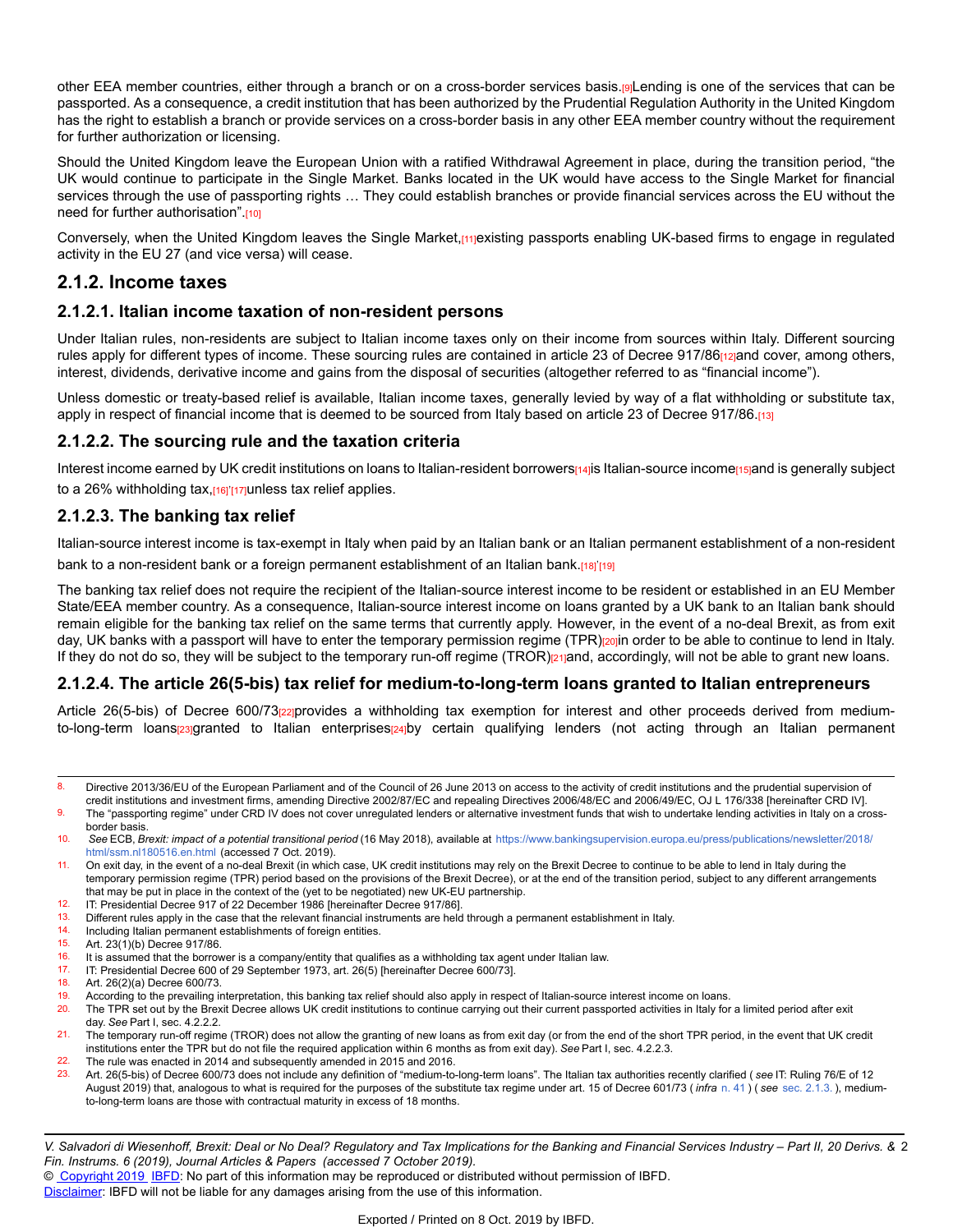establishment).<sub>[25]</sub>'<sub>[26]</sub>Qualifying lenders include credit institutions established in EU Member States.<sub>[27]</sub>'<sub>[28]</sub>This relief applies if and to the extent that the granting of the loan complies with the Italian Banking Codegg provisions (i.e. the lender must be allowed to lend in Italy, based on applicable rules).[30]

If the United Kingdom leaves the European Union with a ratified Withdrawal Agreement in place, UK credit institutions should remain allowed to lend in Italy on a cross-border basis throughout the transition period and should continue to be eligible for the article 26(5 bis) relief, on the same terms that currently apply, in respect of both medium-to-long-term loans outstanding as of exit day and new loans granted thereafter.[31]Similarly, in the event of a no-deal Brexit, cross-border lending in Italy should remain a permitted activity throughout the TPR period for UK credit institutions that enter the TPR.[32]Based on the transitional tax regime (TTR) rules,[33]the article 26(5-bis) relief should remain available in this scenario as well, on the same terms that currently apply, for both existing and new medium-to-longterm loans.<sup>[34]</sup>

At the end of the transition period<sub>[35]</sub>or, as the case may be, at the end of the TPR period, UK credit institutions should no longer be licensed to lend in Italy unless they apply for authorization from the Bank of Italy.

#### **2.1.2.5. Interest and Royalties Directive tax relief**

Italian-source interest income on loans is exempt from withholding tax when paid to an EU-resident company by an Italian "associated company" and all of the application requirements for the [Interest and Royalties Directive](https://research.ibfd.org/#/doc?url=/linkresolver/static/tt_e2_82_eng_2003_tt#tt_e2_82_eng_2003_tt) potax relief are satisfied.[37]

The relief should remain available, on the same terms that currently apply, in respect of Italian-source interest paid to UK-resident associated companies during the transition period (if the United Kingdom leaves the European Union with a ratified Withdrawal Agreement in place) or during the TTR period (in the event of a no-deal Brexit). At the end of the transition period or the TTR period (as the case may be), the tax relief will cease to apply.<sup>[38]</sup>

UK credit institutions lending to Italian borrowers are, however, generally unable to rely on this tax relief, as it is only available in respect of loans between "associated companies", as defined in article 26-quarter of Decree 600/73.

- 24. Art. 26(5-bis) of Decree 600/73 limits the withholding tax exemption to loans granted to Italian enterprises, and, accordingly, it is debatable whether the same benefit may also be applicable when the borrowers are Italian real estate funds, investment funds, pension funds or other entities that do not carry on business activities. In this respect, the Italian tax authorities recently clarified ( *see* IT: Ruling 98/E of 5 April 2019 and IT: Ruling 76/E of 12 August 2019) that, in their view, Italian undertakings for collective investments (UCIs) are not eligible borrowers for the purposes of the withholding tax relief, since they do not qualify as enterprises for tax purposes, and are, accordingly, required, in any event, to withhold when paying interest on loans granted to them by non-resident lenders (including when these are qualifying lenders under art. 26(5-bis) of Decree 600/73 and the loan has maturity in excess of 18 months).
- As clarified by the tax authorities in IT: Ruling 84/E of 29 September 2016, the withholding tax exemption is intended to remove the risk of juridical double taxation of Italian-source interest, which is usually recharged to the borrower, in order to promote cost-competitive access for Italian enterprises to foreign sources of funding. In the same ruling, the tax authorities clarified that, by way of derogation to the rules in article 23(1)(b) of Decree 917/86, the Italian-source interest payments that are eligible for the withholding tax exemption will not be liable to any income tax in Italy.
- The withholding tax exemption applies in respect of both loans originated by any of the qualifying lenders and, as clarified in a private ruling, loan receivables purchased by a qualifying lender on the secondary market.
- 27. The term "establishment" suggests, in the absence of any official guidance, that the exemption should be granted to both EU-resident banks (provided that they are not acting though a non-EU permanent establishment to which the disbursement of the loan is effectively connected) and non-EU-resident banks acting through an EU permanent establishment (to which the disbursement of the loan is effectively connected).
- 28. Other qualifying lenders are:
	- entities under arts. 2(5)(4)-2(5)(23) of CRD IV: these are development promotion institutions established in different EU Member States;

– insurance companies incorporated and authorized under provisions enacted by EU Member States: differently from what is stated in respect of credit institutions, in the case of insurance companies, there is no reference to the state of establishment; and

– foreign institutional investors under art. 6(1)(b) of Decree 239/96 ( *infra* [n. 63](https://research.ibfd.org/#/doc?url=/linkresolver/static/dfi_2019_06_it_1_fn_63#dfi_2019_06_it_1_fn_63) ), even if not liable to tax, that are subject to forms of supervision in their state of formation ( *see* sec. [2.2.2.](https://research.ibfd.org/#/doc?url=/linkresolver/static/dfi_2019_06_it_1_s_2_2_2#dfi_2019_06_it_1_s_2_2_2) ).

- IT: Legislative Decree No. 385 of 1 September 1993 [hereinafter Italian Banking Code].
- 30. Indeed, IT: Decree 18 of 14 February 2016 slightly amended the wording of art. 26(5-bis) of Decree 600/73, stating that the withholding tax exemption applies without prejudice to the rules in the Italian Banking Code concerning lending to the public as a restricted activity. This issue was specifically addressed by the Italian tax authorities in a private ruling issued in 2016 and in a recent public ruling ( *see infra* [n. 64](https://research.ibfd.org/#/doc?url=/linkresolver/static/dfi_2019_06_it_1_fn_64#dfi_2019_06_it_1_fn_64) ).
- 31. The Withdrawal Agreement provides that during the transition period, the United Kingdom will no longer be a member of the European Union, but will be treated as such under EU law (with the exception of participation in the EU institutions and governance structures). Save for a few exceptions, the entire EU *acquis* (i.e. the existing rules under EU law) will continue to apply to and within the United Kingdom as if it were a Member State, and references to Member States in EU law will be understood as including the United Kingdom. As a consequence, in the author's opinion, UK credit institutions should be treated (including for the purposes of the article 26(5-bis) tax relief) as if they were still EU credit institutions. This conclusion is also supported by the argument that the art. 26(5-bis) tax relief should remain available in the event of a hard Brexit as well, based on the provisions of the Brexit Decree and subject to the requirements set out therein.
- Conversely, credit institutions established in the United Kingdom that are subject to the TROR (either because they do not enter the TPR or because, having entered the TPR, they fail to submit the required application by the end of the short TPR period) will lose their ability to grant new loans in Italy (from, respectively, exit day or the end of the short TPR period). *See* Part I, sec. 4.2.2.3.
- 33. The Brexit Decree establishes a transitional tax regime (TTR), lasting 18 months from actual exit day ( *see* Part I, sec. 4.2.5). During that period, Italian tax rules that rely on the UK membership of the European Union (including, therefore, the art. 26(5-bis) tax relief) shall continue to apply. This conclusion should, however, be revised once the TTR implementing regulations have been issued.
- 34. Any new medium-to-long-term loans granted during the transition period (in the case of Brexit with a deal) or the TPR period (in the case of a no-deal Brexit) should remain eligible for the optional 0.25% substitute tax regime (which replaces all transfer taxes otherwise applicable to the facility agreement and the security package). 35. Unless differently agreed in the context of the (yet to be negotiated) new UK-EU partnership arrangements.
- 36. Council Directive [2003/49/EC](https://research.ibfd.org/#/doc?url=/linkresolver/static/tt_e2_82_eng_2003_tt#tt_e2_82_eng_2003_tt) of 3 June 2003 on a common system of taxation applicable to interest and royalty payments made between associated companies of different Member States, OJ L 168 (2003), Primary Sources IBFD
- 37. Art. 26-quater Decree 600/73.<br>38. Unless differently agreed in th
- Unless differently agreed in the context of the (yet to be negotiated) new UK-EU partnership arrangements.

V. Salvadori di Wiesenhoff, Brexit: Deal or No Deal? Regulatory and Tax Implications for the Banking and Financial Services Industry – Part II, 20 Derivs. & 3 *Fin. Instrums. 6 (2019), Journal Articles & Papers (accessed 7 October 2019).*

© [Copyright 2019](http://www.ibfd.org/Copyright-IBFD) [IBFD:](http://www.ibfd.org) No part of this information may be reproduced or distributed without permission of IBFD.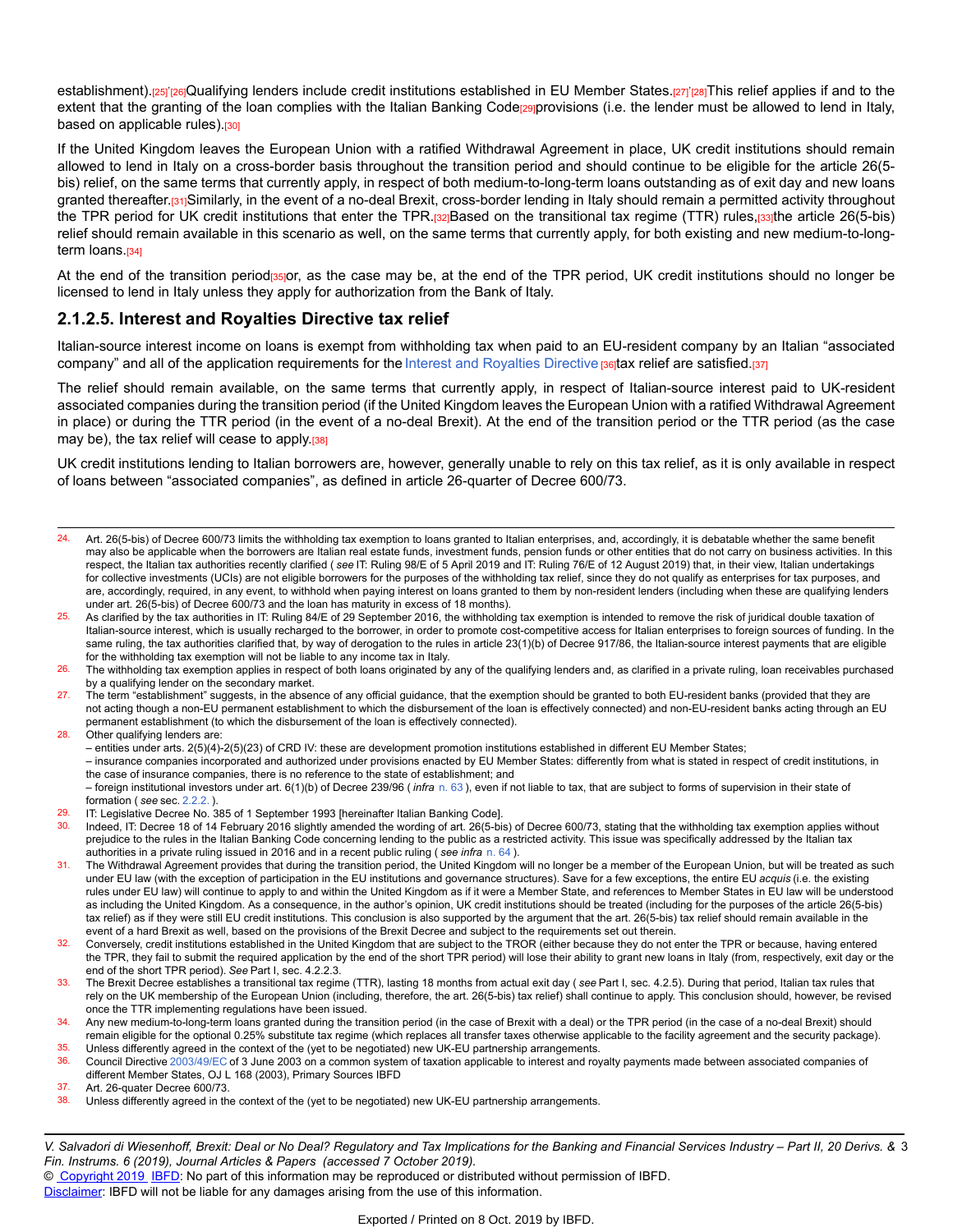#### **2.1.2.6. The Italy-UK Income Tax Treaty (1988) relief**

According to the Italy-UK Income Tax Treaty (1988), regite rate of withholding tax on Italian-source interest income on loans shall not exceed 10% when the income is derived by a UK beneficial owner entitled to benefit from the provisions of the treaty.[40]

Brexit will not affect the Italy-UK Income Tax Treaty (1988). As a consequence, Italian-source interest income on loans should remain eligible for the Italy-UK Income Tax Treaty (1988) relief, on the same terms that currently apply, when derived by UK-resident credit institutions entitled to benefit from the provisions of the treaty.

UK credit institutions would need to rely on the provisions of the treaty in circumstances in which the article 26(5-bis) tax relief is not available (e.g. because the loan is not medium-to-long-term or because the borrower is an Italian undertaking for collective investments, or UCI).

### **2.1.3. The substitute tax regime for medium-to-long-term loans**

Facility agreements executed in Italy by certain qualifying lenders with maturity in excess of 18 months are eligible for the optional 0.25% substitute tax regime under article 15 of Decree 601/73.[41]If this regime is opted for, the facility itself and the related security package will be exempt from the registration, stamp, mortgage and cadastral taxes otherwise due.

Article 15 of Decree 601/73 applies to:

[...] medium-to-long-term financing transactions and all acts, contracts, deeds and formalities relating to such transactions, their execution, amendment and termination, any guarantees of whatsoever nature granted by anyone at any time in respect thereof, as well as any subrogation, substitution, postponement, division and cancellation, also partial, including any assignment of receivables executed in relation to such financing transactions and any subsequent disposal of the relevant agreements or receivables and the transfers of the guarantees relating thereto.<sup>[42]</sup>

A medium-to-long-term facility falls under the scope of article 15 of Decree 601/73 if the following conditions are satisfied:

- the facility has contractual maturity in excess of 18 months (i.e. equal to at least 18 months and 1 day);<mark>[43]</mark>'[44]
- the facility is granted by certain qualifying lenders (article 15 qualifying lenders); $[45]$
- the facility agreement is properly executed in Italy;
- the facility implies cash financing ( *finanziamento* ) with new liquidity being provided to the borrower, as opposed to facilities that do not include a cash advance (e.g. letters of credit, bonds or bank guarantees); and
- a specific election for the substitute tax regime is made in the facility agreement.[46]'[47]

45. The substitute tax regime under art. 15 of Decree 601/73 was originally available only to medium-to-long-term facilities granted by Italian banks, EU banks or non-EU banks acting through a permanent establishment located in Italy. IT: Decree Law 91 of 24 June 2014 [hereinafter, Decree 91/2014] amended the tax provisions, extending the optional 0.25% substitute tax regime to new categories of lenders, such as Italian securitization vehicles operating under Law 130 of 30 April 1999, insurance companies incorporated and authorized under provisions enacted by EU Member States and UCIs formed in the European Union/European Economic Area.

46. Art. 17(1) Decree 601/73.<br>47 Prior to changes enacted

Prior to changes enacted in December 2013, the substitute tax regime automatically applied when the conditions stated in art. 15 of Decree 601/73 were fulfilled (i.e. when a medium-to-long-term facility was executed in Italy by an art. 15 qualifying lender), regardless of whether the facility had a security package and irrespective of whether the substitute tax cost was higher than the taxes otherwise due on the facility and its security package. IT: Decree Law 145 of 23 December 2013 rendered the substitute tax regime optional, amending art. 17(1) of Decree 601/73, which now provides as follows: "The entity carrying out the transactions referred to in articles 15 and 16, following a specific option, may pay a substitute tax in lieu of registration tax, stamp tax, mortgage tax, cadastral taxes and taxes on government concession. The option shall be exercised in writing in the credit facility agreement." [Unofficial translation] As a consequence, the substitute tax regime under art. 15 of Decree 601/73 now applies only if a specific election is made in writing in the facility agreement, thus leaving the parties full discretion as to whether they wish to take advantage of the regime.

<sup>39.</sup> Convention between the [Government](https://research.ibfd.org/#/doc?url=/linkresolver/static/tt_it-uk_01_eng_1988_tt#tt_it-uk_01_eng_1988_tt) of the United Kingdom of Great Britain and Northern Ireland and the Government of the Italian Republic for the Avoidance of Double Taxation and the [Prevention](https://research.ibfd.org/#/doc?url=/linkresolver/static/tt_it-uk_01_eng_1988_tt#tt_it-uk_01_eng_1988_tt) of Fiscal Evasion with Respect to Taxes on Income art. 11(2) (21 Oct. 1988), Treaties & Models IBFD [hereinafter Italy-UK Income Tax Treaty (1988)].

<sup>40.</sup> Art. 11(2) Italy-UK Income Tax Treaty (1988).<br>41. IT: Presidential Decree 601 of 29 Sentember

IT: Presidential Decree 601 of 29 September 1973 [hereinafter Decree 601/73].

<sup>42.</sup> Unofficial translation.<br>43 Art 15(3) Decree 60

Art. 15(3) Decree 601/73.

<sup>44.</sup> Under the guidelines of the Italian tax authorities and the judgments of the Italian Supreme Court, this requirement is not fulfilled – and thus, the substitute tax regime is not available – when the lender has a full discretionary right to call in the facility before the expiration of the minimum required maturity. On the other hand, the application of the art. 15 regime is not prevented in the case of contractual provisions that entitle the lender to terminate the facility early or request a prepayment on the basis of circumstances that are either contemplated by the applicable law (e.g. under art. 1186 of the Italian Civil Code, whereby "even though the term is set in favour of the borrower, the lender may immediately claim the money back if the borrower is in default or has willfully decreased the guarantees provided or has not delivered the guarantees it had undertaken to provide" [unofficial translation]) or specifically identified in the agreement and connected to the lender's ability to preserve its credit. In this regard, however, in IT: Supreme Court, 6 Feb. 2015, Decision 2188, the Supreme Court stated that financing agreements allowing the lender early termination of the loan for valid reasons ( *giustificati motivi* ) would not satisfy the minimum duration requirement, and thus would not be eligible for the substitute tax regime. The decision is synthetic and does not describe the "valid reasons" considered in the relevant financing agreement in detail. In particular, it does not appear evident from the decision whether the agreement clearly specified the cases and circumstances in which the lender was allowed to request early termination or repayment; rather, it simply made reference to generic valid reasons, with no further specifications.

V. Salvadori di Wiesenhoff, Brexit: Deal or No Deal? Regulatory and Tax Implications for the Banking and Financial Services Industry – Part II, 20 Derivs. & 4 *Fin. Instrums. 6 (2019), Journal Articles & Papers (accessed 7 October 2019).*

<sup>©</sup> [Copyright 2019](http://www.ibfd.org/Copyright-IBFD) [IBFD:](http://www.ibfd.org) No part of this information may be reproduced or distributed without permission of IBFD.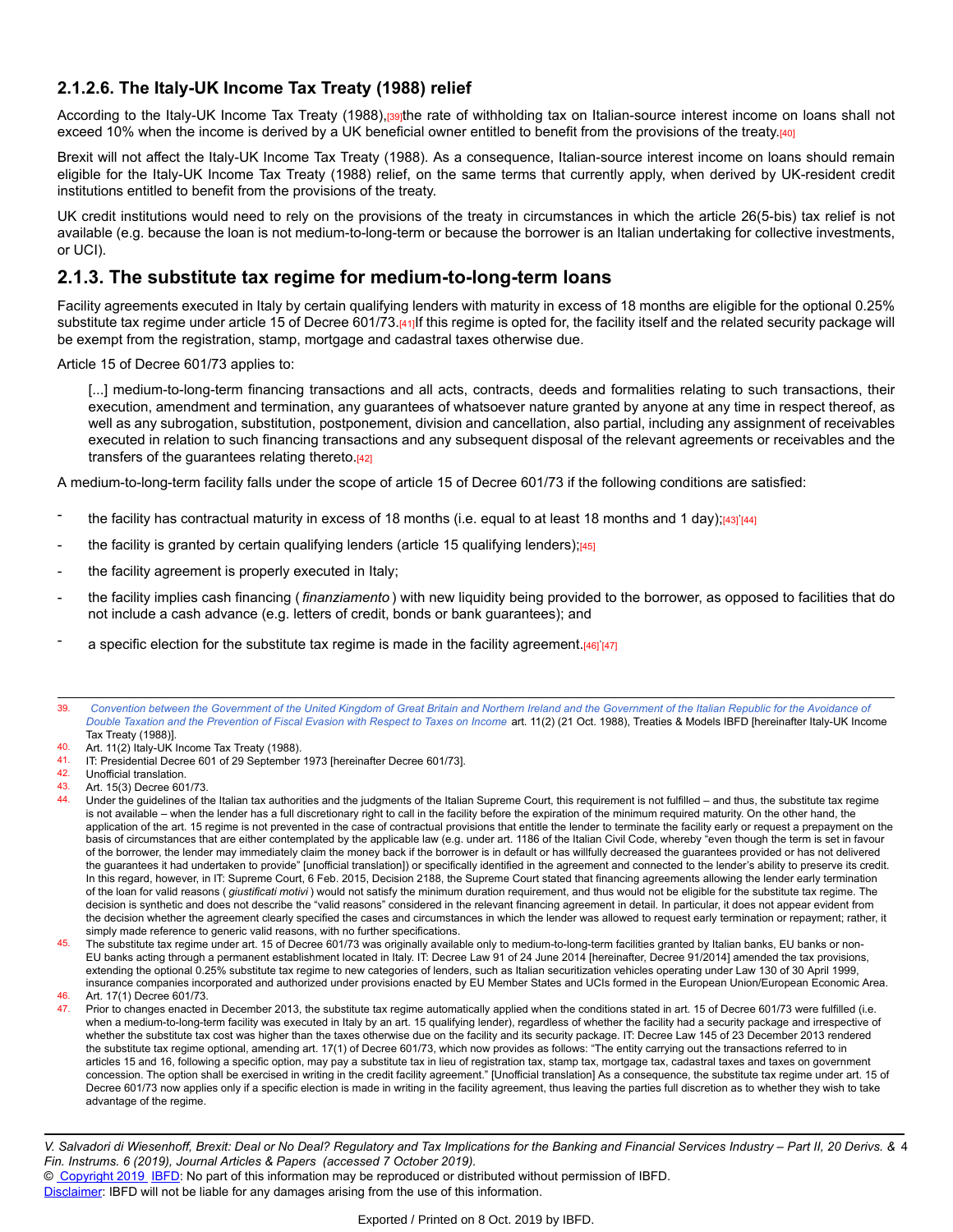If the substitute tax regime applies, any document related to the facility and all of the procedures, deeds, agreements and formalities connected with the execution, amendment or redemption of the relevant agreements, as well as the security documents relating thereto, will be exempt from registration tax, stamp duty tax, mortgage tax, cadastral tax and any other government concession tax otherwise applicable.[48]In particular, the execution of the security package will be exempt from these taxes, provided that the secured obligations under the security package are those arising from the relevant facility only (and chargeable with the substitute tax). The application of this regime is crucial when the security package granted in connection with the financing is one that would trigger a material cost in terms of Italian registration tax and mortgage tax (e.g. mortgage loans). In such circumstances, the 0.25% substitute tax is levied in lieu of the aforementioned taxes and significantly reduces the tax cost that would have been otherwise triggered by the security package.

If the United Kingdom leaves the European Union with a ratified Withdrawal Agreement in place, UK credit institutions should still be allowed to rely on their existing passport to lend in Italy on a cross-border basis throughout the transition period. As a consequence, any new loans granted by UK credit institutions during that period should remain eligible for the substitute tax regime under article 15 of Decree 601/73, on the same terms that currently apply.[49]Similarly, in the event of a no-deal Brexit, cross-border lending in Italy should remain a permitted activity throughout the TPR period for UK credit institutions that enter the TPR. Based on the TTR rules, the substitute tax regime should remain available in this scenario as well, on the same terms that currently apply, for new medium-to-long-term loans that are entered into during the TPR period.<sup>[50]</sup>

As already mentioned in section [2.1.2.4.](https://research.ibfd.org/#/doc?url=/linkresolver/static/dfi_2019_06_it_1_s_2_1_2_4#dfi_2019_06_it_1_s_2_1_2_4), at the end of the transition period<sub>[51]</sub>or, as the case may be, at the end of the TPR period, UK credit institutions will have to apply for authorization from the Bank of Italy to remain licensed to lend in Italy.

# **2.2. Direct lending by UK alternative investment funds**

## **2.2.1. Regulatory overview**

Under article 46-ter of the Italian Finance Code,[52]EU alternative investment funds (AIFs)[53]can lend directly to Italian borrowers (other than consumers), subject to the following conditions:

- they are authorized by their home country authority to carry out direct lending transactions in the jurisdiction where they are established;
- they are established in the form of closed-ended funds and are subject to functioning rules, in particular as regards the modalities of participation by their investors, equivalent to those applicable to Italian credit AIFs;
- they are subject in their home country to limitations on risk mitigation and diversification and financial leverage that are at least equivalent (i.e. equal or stricter) to those set out under Italian law for Italian credit AIFs;[54]and
- a 60-day notice is sent to the Bank of Italy prior to commencing the lending activity in Italy.

In the event of a no-deal Brexit, UK AIFs will no longer qualify as EU AIFs. They will not be allowed to enter the TPR and will automatically fall under the TROR. This means that even when a UK AIF was authorized by the Bank of Italy to directly lend in Italy, that authorization should no longer be in place as from exit day. The TROR does not allow a UK AIF to grant new loans in Italy.

Conversely, if Brexit takes place with a deal, the United Kingdom would leave the European Union from exit day, but EU law would continue to apply to and within the United Kingdom during the transition period, as provided for by Part Four of the Withdrawal Agreement. As a consequence, UK AIFs should arguably continue to qualify as EU AIFs, being allowed to directly lend in Italy if so authorized by the Bank of Italy.

## **2.2.2. Income taxes**

Interest income earned by UK AIFs on loans to Italian-resident borrowers[55]is Italian-source income[56]and is generally subject to a 26% withholding tax,<sub>[57]</sub>unless the article 26(5-bis) tax relief is available.<sub>[58]</sub>'<sub>[59]</sub>

48. Under art. 15(2) of Decree 601/73, the substitute tax does not replace the taxes that may be due in connection with legal proceedings concerning the relevant transaction documents (i.e. the facility agreement and the connected security package). Therefore, registration tax may be payable on any act issued by an Italian court in relation to legal actions brought in respect of any of the transaction documents. Such registration tax currently applies at a rate varying from EUR 200 up to 3% of the amount mentioned in the decision.

49. Based on the provisions of the Withdrawal Agreement, in the author's opinion, UK credit institutions should be treated (including for the purposes of the substitute tax regime) as if they still were EU credit institutions.

- 50. This conclusion should, however, be revised once the TTR implementing regulations have been issued.<br>51. Unless differently agreed in the context of the (yet to be negotiated) new UK-EU partnership arrangement
- Unless differently agreed in the context of the (yet to be negotiated) new UK-EU partnership arrangements.
- 52. IT: Legislative Decree No. 58 of 24 February 1998 [hereinafter Italian Finance Code].<br>53. According to art. 1(1) (m-guinguies) of the Italian Finance Code. ELL alternative invest
- According to art. 1(1)(m-quinquies) of the Italian Finance Code, EU alternative investment funds (AIFs) are defined as "the UCIs falling within the scope of application of Directive 2011/61/EU [i.e. the Alternative Investment Fund Managers Directive] and formed in an EU State different from Italy" [unofficial translation].

- 55. Including Italian permanent establishments of foreign entities.<br>56. Art. 23(1)(b) Decree 917/86 Art. 23(1)(b) Decree 917/86.
- 57. Art. 26(5) Decree 600/73. It is assumed that the borrower is a company/entity that qualifies as a withholding tax agent under Italian law.<br>58. See sec 2124
- 58. *See* sec. [2.1.2.4.](https://research.ibfd.org/#/doc?url=/linkresolver/static/dfi_2019_06_it_1_s_2_1_2_4#dfi_2019_06_it_1_s_2_1_2_4)

© [Copyright 2019](http://www.ibfd.org/Copyright-IBFD) [IBFD:](http://www.ibfd.org) No part of this information may be reproduced or distributed without permission of IBFD.

<sup>54.</sup> Equivalence can also be assessed by making only reference to the constitutional documents of the AIFs (i.e. their management rules or bylaws that expressly contain those limitations), provided that the home country authority ensures compliance by the EU credit AIFs with their constitutional documents (including those limitations).

V. Salvadori di Wiesenhoff, Brexit: Deal or No Deal? Regulatory and Tax Implications for the Banking and Financial Services Industry – Part II, 20 Derivs. & 5 *Fin. Instrums. 6 (2019), Journal Articles & Papers (accessed 7 October 2019).*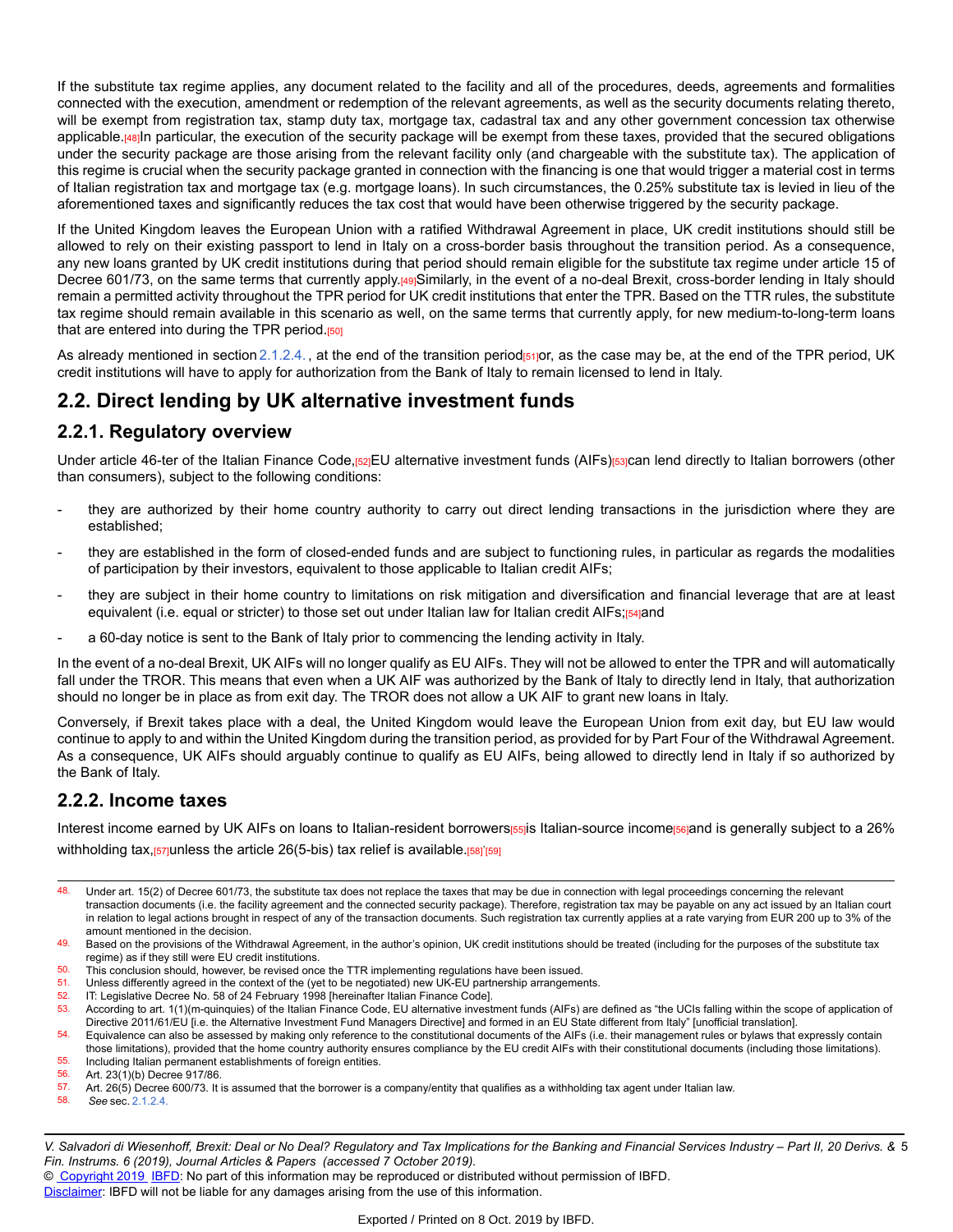As already discussed, routhe article 26(5-bis) tax relief applies to interest and other proceeds derived from medium-to-long-term loans<sub>[61]</sub>granted to Italian enterprises<sub>[62]</sub>by certain qualifying lenders, which should include EU AIFs,[63]subject to the requirement that the granting of the loans complies with the Italian Banking Code provisions (i.e. the lender must be allowed to lend in Italy, based on applicable rules).<sup>[64]</sup>

If the United Kingdom leaves the European Union with a ratified Withdrawal Agreement in place, UK AIFs should arguably remain allowed to directly lend in Italy (if so authorized by the Bank of Italy), also being eligible for the article 26(5-bis) tax relief in respect of both outstanding loan facilities and new loan agreements executed during the transition period, on the same terms that currently apply.[65]

Conversely, in the event of a hard Brexit, UK AIFs should lose their status of EU AIFs and, consequently, their ability to lend into Italy.

# **3. Investing in Italian Decree 239 Securities**

# **3.1. Income taxes**

## **3.1.1. The sourcing rule**

Interest income paid by the Italian state, Italian-resident persons or Italian permanent establishments of foreign persons is Italian-source income.[66]This means that interest income earned by non-resident persons on Italian Treasury bonds or debt securities issued by Italianresident companies is sourced from Italy and, therefore, subject to withholding or substitute tax unless tax relief applies.

## **3.1.2. The Decree 239 regime**

## **3.1.2.1. Securities falling under the Decree 239 regime**

Based on Decree 239/96, a special tax regime (the Decree 239 regime) applies to, inter alia, the following securities (Decree 239 securities):

- (1) Italian Treasury bonds;
- (2) bonds issued by Italian-resident banks or companies with shares traded on EU/EEA regulated markets/multilateral trading facilities (MTFs);<sub>[67]</sub>'<sub>[68]</sub>
- (3) bonds issued by Italian-resident companies other than those in (2) above, on the condition that the securities are traded on an EU/ EEA regulated market/MTF (category (3) bonds);[69],[70]

- 61. *See* the sources cited in *supra* [n. 23](https://research.ibfd.org/#/doc?url=/linkresolver/static/dfi_2019_06_it_1_fn_23#dfi_2019_06_it_1_fn_23) .
- 62. *See* the sources cited in *supra* [n. 24](https://research.ibfd.org/#/doc?url=/linkresolver/static/dfi_2019_06_it_1_fn_24#dfi_2019_06_it_1_fn_24) .
- 63. The list of qualifying lenders for the purposes of the art. 26(5-bis) relief includes foreign institutional investors under art. 6(1)(b) of IT: Legislative Decree No. 239 of 1 April 1996 [hereinafter Decree 239/96], even if not liable to tax, that are subject to forms of supervision in their state of formation. Art. 6 of Decree 239/96 governs the tax relief that is available to certain non-Italian investors in respect of interest accruing on bonds and similar securities issued by the Italian Treasury and by certain other qualifying issuers. Under art. 6(1)(b) of Decree 239/96, such relief is available to foreign institutional investors, even if not subject to tax, that are formed in states with adequate exchange of information with Italy. The notion of "institutional investors" (*infra* [n. 77](https://research.ibfd.org/#/doc?url=/linkresolver/static/dfi_2019_06_it_1_fn_77#dfi_2019_06_it_1_fn_77)) clearly includes UCIs. However, differently from art. 6 of Decree 239/96, the provisions of art. 26(5-bis) of Decree 600/73 limits the exemption to foreign institutional investors in art. 6(1)(b) of Decree 239/96 that are subject to forms of supervision in their home state (including, therefore, EU AIFs).
- 64. The compliance with the Italian Banking Code provisions was specifically considered in a private ruling issued by the Italian tax authorities in 2016, dealing with a French *fond commun de titrisation* (French securitization fund, or FCT) that had purchased a medium-to-long-term loan receivable from a French bank. In the private ruling, the Italian tax authorities confirmed the availability of the withholding tax relief in respect of the interest payments collected by the FCT, taking into consideration that, on the one hand, the loan was originally granted by the Italian permanent establishment of a French bank (which is an entity allowed to lend based on the Italian Banking Code), and, on the other hand, that the loan receivable was then purchased by an eligible institution (the FCT), the management company of which is subject to supervision in France by the competent regulator, the *Autorité des Marchés Financiers* ). In a recent public ruling (IT: Ruling 76/E of 12 August 2019), the Italian tax authorities addressed the availability of the art. 26(5-bis) tax relief in respect of medium-to-long-term loans granted by UK investment funds, managed by a management company authorized and supervised by the Guernsey Financial Services Commission (GFSC), to an Italian holding company 100% indirectly owned by them. In that specific case, the UK funds were not performing lending activities vis-à-vis the public, since the loans were granted to an indirectly fully owned subsidiary. Consequently, the tax authorities concluded that compliance with the provisions of the Italian Banking Code dealing with direct lending into Italy by EU AIFs was not a requirement for the purposes of the withholding tax relief.

65. Based on the provisions of the Withdrawal Agreement, in the author's opinion, UK AIFs should be treated (including for the purposes of the art. 26(5-bis) tax relief) as if they still were EU AIFs.

69. *See* the sources cited in *supra* [n. 67](https://research.ibfd.org/#/doc?url=/linkresolver/static/dfi_2019_06_it_1_fn_67#dfi_2019_06_it_1_fn_67) .

 $70.$  The Italian tax authorities have clarified in the past (IT: Circular 4/E of 6 March 2013) that the listing requirement has to be satisfied on the issue date. On that basis, category (3) bonds issued before exit day and traded only on a UK regulated market/MTF on the issue date qualify as Decree 239 securities since, at the time of

V. Salvadori di Wiesenhoff, Brexit: Deal or No Deal? Regulatory and Tax Implications for the Banking and Financial Services Industry – Part II, 20 Derivs. & 6 *Fin. Instrums. 6 (2019), Journal Articles & Papers (accessed 7 October 2019).*

© [Copyright 2019](http://www.ibfd.org/Copyright-IBFD) [IBFD:](http://www.ibfd.org) No part of this information may be reproduced or distributed without permission of IBFD.

<sup>59.</sup> UK AIFs that cannot rely on the art. 26(5-bis) tax relief should assess whether they can take advantage of the provisions of the Italy-UK Income Tax Treaty (1988).

<sup>60.</sup> *See* sec. [2.1.2.4.](https://research.ibfd.org/#/doc?url=/linkresolver/static/dfi_2019_06_it_1_s_2_1_2_4#dfi_2019_06_it_1_s_2_1_2_4)

<sup>66.</sup> Art. 23(1)(b) Decree 917/86.<br>67. Based on art 1(1) of Decree

Based on art. 1(1) of Decree 239/96, the Decree 239 regime applies to, amongst others, (i) bonds issued by Italian companies with shares traded on regulated markets/ multilateral trading facilities (MTFs) established in EU Member States or EEA member countries that are included in the list referred to in the Ministerial Decree issued in accordance with art. 168-bis of the Decree 917/86; and (ii) bonds that are issued by unlisted Italian companies and traded on regulated markets/MTFs established in EU Member States or EEA member countries that are included in the same list referred to in (i) above. As the Ministerial Decree under art. 168-bis of the Decree 917/86 has not been issued, reference should be made to the whitelisted states included in IT: Ministerial Decree of 4 September 1996 (as subsequently amended and restated). The list includes, amongst others, all EU Member States and EEA member countries.

<sup>68.</sup> As clarified by the Italian tax authorities (IT: Circular 306/E of 23 December 1996), the shares of the issuer must be traded on an EU/EEA regulated market or MTF as of the issue date of the bonds, and the Decree 239 regime remains available even when the shares are subsequently delisted.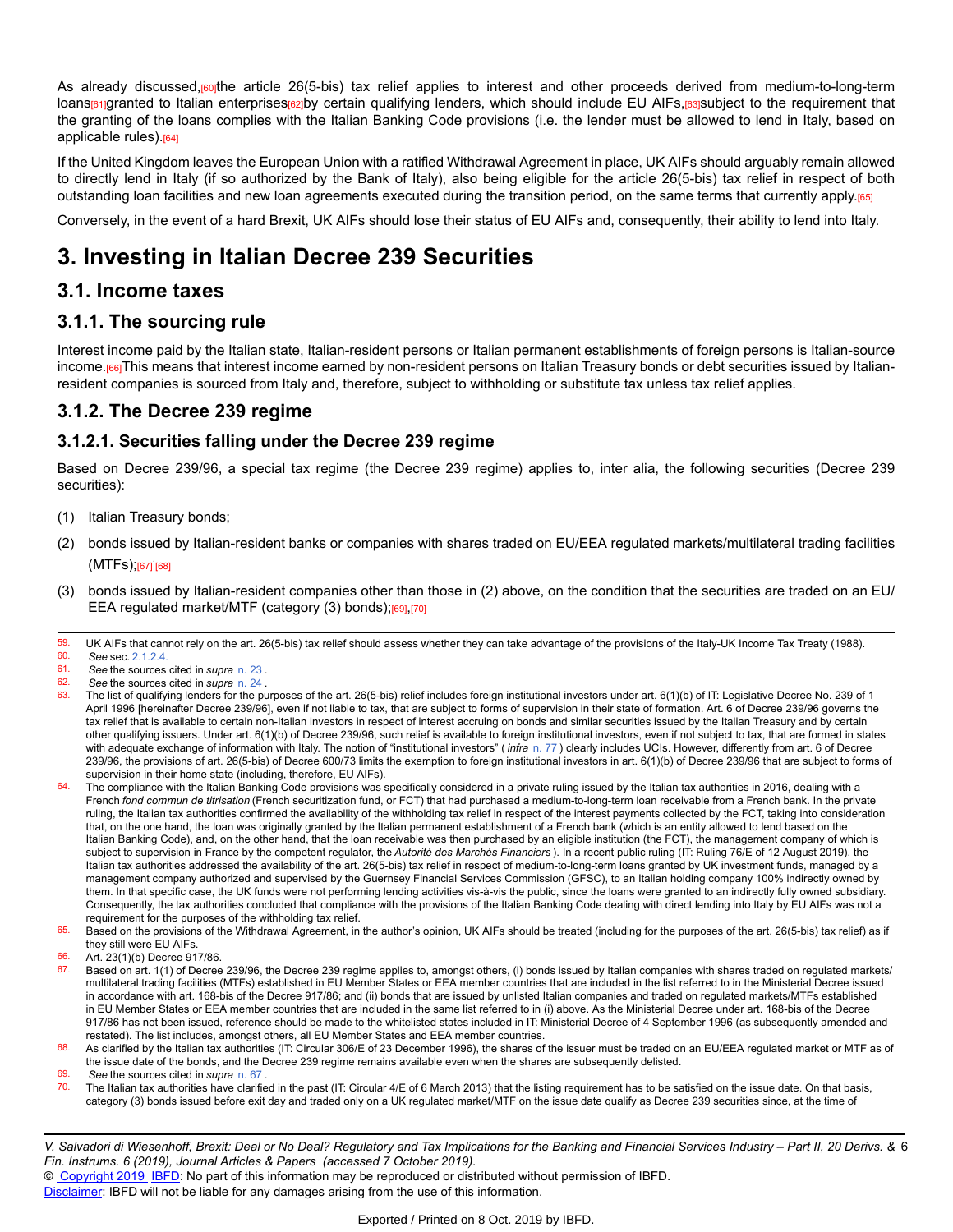- (4) bonds issued by Italian-resident companies other than those in (2) and (3) above, on the condition that the securities are exclusively held by one or more qualified investors ( *investitori qualificati* );
- (5) notes issued by Italian-resident securitization companies; and
- (6) hybrid financial instruments (different from shares and securities comparable to shares) issued, for capital adequacy purposes in compliance with EU and domestic regulations, by intermediaries subject to the Bank of Italy's supervision or by undertakings subject to IVASS<sub>[71]</sub>supervision.[72]

#### **3.1.2.2. The full tax relief for non-resident investors in Decree 239 securities**

Italian-source interest income paid to non-resident persons on Decree 239 securities is generally subject to a 26% substitute tax (12.5% in the case of Italian Treasury bonds), unless relief applies.[73]'[74]

Italian-source interest income on Decree 239 securities is tax-exempt in Italy when the securities are beneficially owned by any of the following non-resident investors:[75]

- investors tax resident in a whitelisted state, i.e. a state or territory allowing for adequate exchange of information with Italy as listed in the Ministerial Decree of 4 September 1996;[76]
- international bodies or entities set up in accordance with international agreements that have entered into force in Italy;
- central banks and entities that manage, inter alia, the official reserves of a foreign state; or
- "institutional investors" (e.g. UCIs), regardless of whether they are subject to tax, formed in a whitelisted state.[77]

The Decree 239 tax relief does not require the investors to be resident or formed in an EU Member State/ EEA member country. What matters is that the state of residence or formation is included in the list of states having adequate exchange of information with Italy. As a consequence, Italian-source interest income on Decree 239 securities should remain eligible for the Decree 239 tax relief, on the same terms as now, when derived by UK-resident investors or UK institutional investors.

issuance, the United Kingdom was an EU Member State. In a soft Brexit scenario, category (3) bonds issued during the transition period and traded only and a UK regulated market/MTF should also be eligible for the Decree 239 regime; indeed, based on the provisions of the Withdrawal Agreement, in the author's opinion, UK venues should be treated (including for the purposes of the Decree 239 regime) as if they still were EU venues, In the event of a no-deal Brexit, category (3) bonds issued during the TTR period should also reasonably still qualify, based on the TTR rules, as Decree 239 securities, even when they are only traded on a UK regulated market/MTF (this conclusion should, however, be revised once the TTR implementing regulations have been issued).

<sup>71.</sup> IVASS is the Italian Insurance Supervisory Authority.<br>72. The extension of the Decree 239 regime to these final

The extension of the Decree 239 regime to these financial instruments is established by art. 2(22) of IT: Law Decree No. 138 of 13 August 2011, converted into law by IT: Law No. 148 of 14 September 2011.

<sup>73.</sup> Art. 26(1) Decree 600/73; and art. 2 Decree 239/96.

<sup>74.</sup> The Decree 239 substitute tax applies on an accrual basis (i.e. *pro rata temporis* ). Therefore, (i) the coupons payable on the securities are attributed to the legal owners, pro rata to the holding period of the securities; and (ii) the substitute tax may or may not be levied on the coupons in (i), depending on the tax status of the relevant investor and the satisfaction of the Decree 239 tax relief formalities.

<sup>75.</sup> Art. 6 Decree 239/96. These are the same non-Italian investors entitled to the capital gains tax relief and the derivative income tax relief under art. 5(5) of Decree 461/97 ( *see* sec. [4.2.2.2.](https://research.ibfd.org/#/doc?url=/linkresolver/static/dfi_2019_06_it_1_s_4_2_2_2#dfi_2019_06_it_1_s_4_2_2_2) and sec. [4.2.3.2.](https://research.ibfd.org/#/doc?url=/linkresolver/static/dfi_2019_06_it_1_s_4_2_3_2#dfi_2019_06_it_1_s_4_2_3_2) ).

<sup>76.</sup> The list was significantly broadened by IT: Ministerial Decree of 9 August 2016, which added 50 jurisdictions and granted the Italian authorities the right to remove from the list countries that repeatedly do not comply with their exchange-of-information obligations. The United Kingdom's current inclusion in the list should not be affected by Brexit. IT: Ministerial Decree of 23 March 2017, art. 1(1) amended the list, excluding a few jurisdictions therefrom.

<sup>77.</sup> The notion of "institutional investors" is not defined in Decree 239/96. The Italian tax authorities have provided some guidance, as follows. First, the definition of "institutional investor" is contained in para. 4 of the instructions on the self-declaration form that must be filed for purposes of the Decree 239 tax relief (as confirmed by the Italian tax authorities in IT: Circular 23/E of 1 March 2002; and IT: Circular 20/E of 27 March 2003): "[F]or the purposes of the above-mentioned exemption, the term 'institutional investors' refers to those entities which, regardless of their legal or tax status in their country of residence, have, as their principal activity, managing investments on their own account or on behalf of third parties, such as insurance companies, investment companies, investment funds, SICAV (open-end investment companies) and pension funds." [Unofficial translation] Second, Circular 23/E points out that art. 6 of Decree 239/96 includes both taxable entities and entities that are not taxable in their state of formation amongst the institutional investors. In this regard, Circular 23/E clarifies that, for the sole purposes of art. 6 of Decree 239/96, the fact that entities are not taxable in their home country may be due to different circumstances, such as exemptions granted under domestic law, tax transparency regimes whereby taxes are charged on the participants or exclusions from taxation. Third, the Italian tax authorities clarified, in Circular 23/E and Circular 20/E, that classification as an institutional investor applies to both entities that are subject to regulatory supervision ( *vigilanza* ) in their country of formation (regulated institutional investors) and entities that are not subject to any regulatory supervision ( *vigilanza* ) in their country of establishment (unregulated institutional investors). However, unregulated institutional investors must satisfy additional conditions, as they are required to possess specific skills and expertise in transactions on financial instruments and may not have been created to manage investments made by a limited number of investors resident in either Italy or a privileged tax jurisdiction with the aim of unduly benefiting from the exemption that would otherwise not be allowed. The supervision requirement, for the purposes of identifying regulated institutional investors, should be deemed to be satisfied when either the entity itself or the management company is subject to supervision by the competent foreign regulator, such that the commencement of the activity is subject to prior authorization and the entity's activities are subject to ongoing mandatory controls, on the basis of the laws in force in the foreign home state.

V. Salvadori di Wiesenhoff, Brexit: Deal or No Deal? Regulatory and Tax Implications for the Banking and Financial Services Industry – Part II, 20 Derivs. & 7 *Fin. Instrums. 6 (2019), Journal Articles & Papers (accessed 7 October 2019).*

<sup>©</sup> [Copyright 2019](http://www.ibfd.org/Copyright-IBFD) [IBFD:](http://www.ibfd.org) No part of this information may be reproduced or distributed without permission of IBFD.

[Disclaimer:](http://www.ibfd.org/Disclaimer) IBFD will not be liable for any damages arising from the use of this information.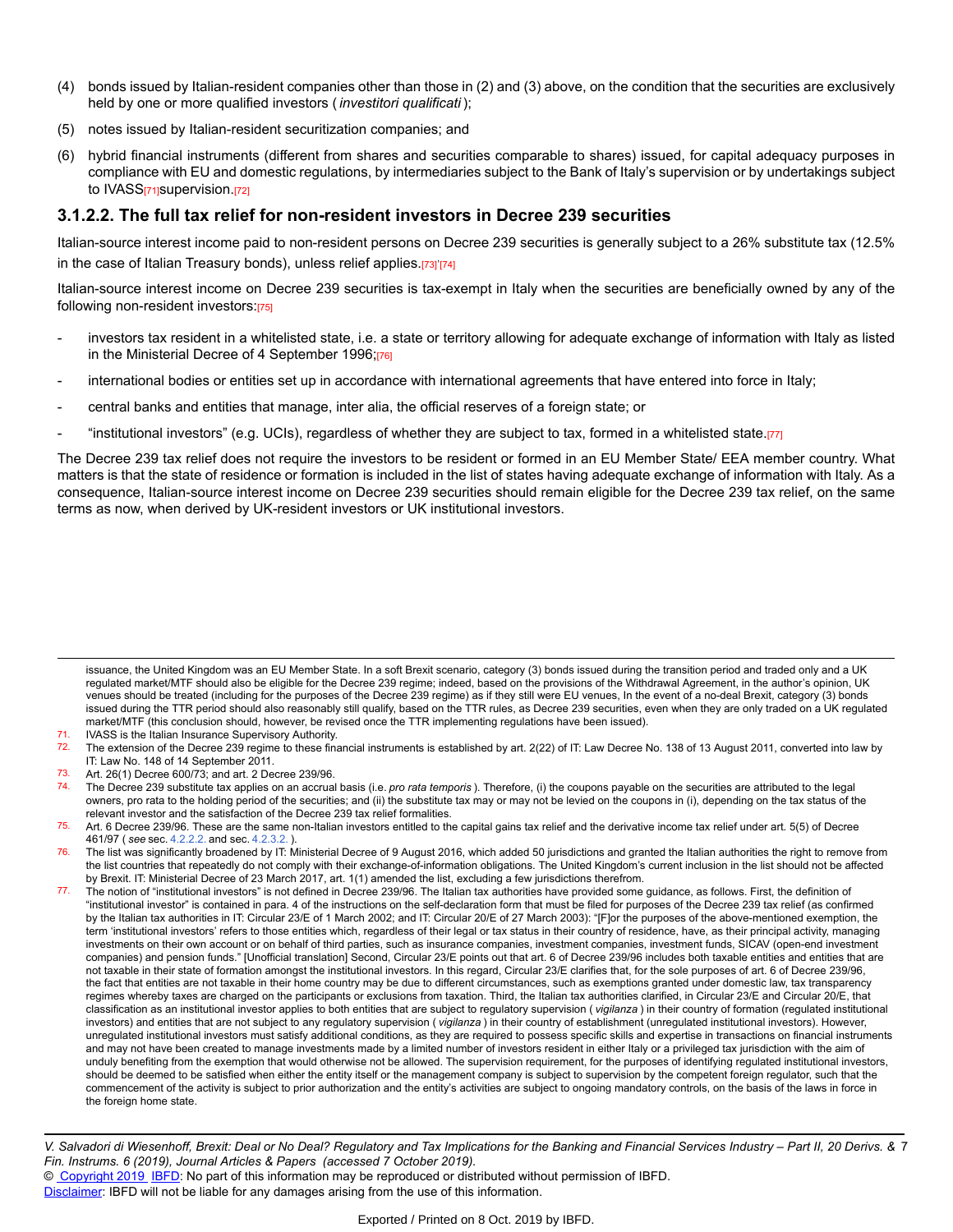# **4. Cash Equity and Equity Derivative Transactions**

# **4.1. Regulatory implications**

## **4.1.1. General**

UK market operators/investment firms operating a trading venue or execution venue will no longer benefit from the Markets in Financial Instruments Directive (MIFID II)<sub>[78]</sub>authorization/licence.[79]UK-based regulated markets, MTFs or systematic internalizers (SIs) will thus cease to be eligible venues for trading shares subject to the Markets in Financial Instruments Regulation (MiFIR)[80]share-trading obligation (STO).[81]EU counterparts will no longer be able to undertake trades in shares subject to the trading obligation on such platforms and would need to reassess their trading arrangements to ensure continued compliance with their obligations under the MiFIR.

# **4.1.2. The STO**

In order to ensure that more trading takes place on regulated trading venues (i.e. regulated markets and MTFs) and systematic internalizers, article 23 of the MiFIR sets out a trading obligation for shares admitted to trading on a regulated market or traded on an EU trading venue (TOTV shares). That STO requires EEA investment firms and credit institutions (dealing on their own account or executing client orders) to undertake transactions in TOTV shares exclusively on (i) regulated markets; (ii) MTFs; (iii) systematic internalizers; or (iv) equivalent third-country trading venues[82].

However, article 23 also acknowledges that there may be legitimate reasons for the trades to be executed outside a regulated venue. Accordingly, two specific exemptions are available. First, the STO does not apply to transactions in shares that are traded in the European Union on a "non-systematic, ad-hoc, irregular and infrequent basis". Second, transactions that are carried out between eligible and/or professional counterparties and do not contribute to the price discovery process, as listed in article 2 of Commission Delegated Regulation (EU) 2017/587 of 14 July 2016 (e.g. give-up or give-in transactions, securities-financing transactions or transactions that are part of a portfolio trade), are also exempt from the STO.

The STO applies in respect of shares that are "admitted to trading on a regulated market or traded on a trading venue" (TOTV shares), therefore including shares that are traded or admitted to trading on an EU trading venue but have their primary listing (and often, most liquidity) outside the European Union (dual listings), on the condition that the trading in the European Union constitutes a significant percentage of the share's global trading volume.

On 13 November 2017, the European Securities and Market Authority (ESMA) published its guidance on the application of the trading obligation for shares when there is a chain of transmission of orders,[83]stating that whenever an EU investment firm is part of the transmission of an order (either initiating the order or acting as broker) in a share subject to the STO, it should ensure that the ultimate execution of that order complies with the requirement under article 23 of the MiFIR.[84]In that same context, ESMA also clarified, in coordination with the European Commission:

– market transparency and integrity is ensured by the prevention of market abuse in the form of insider dealing and market manipulation.

<sup>78.</sup> Directive 2014/65/EU of the European Parliament and of the Council of 15 May 2014 on markets in financial instruments and amending Directive 2002/92/EC and Directive 2011/61/EU, OJ L 173/349 [hereinafter MiFID II].

 $\frac{79.}{80.}$  Under arts. 5 and 44 of MiFID II.

Regulation (EU) No 600/2014 of the European Parliament and of the Council of 15 May 2014 on markets in financial instruments and amending Regulation (EU) No 648/2012, OJ L 173/84 (2014).

<sup>81.</sup> *See* sec. [4.1.2.](https://research.ibfd.org/#/doc?url=/linkresolver/static/dfi_2019_06_it_1_s_4_1_2#dfi_2019_06_it_1_s_4_1_2)

With regard to granting equivalence to third-country venues for the purposes of the STO, art. 23 of the MiFIR refers to art. 25(4) of MiFID II. According to this latter provision, the national competent authority of a Member State may request the Commission to adopt an equivalence decision regarding a third country, indicating why it considers the respective third country equivalent, and provide the relevant information to demonstrate said equivalence. Before a decision is taken, it will be discussed by the Expert Group of the European Securities Committee. The Commission is required to assess whether the legal and supervisory framework of the third country ensures that (i) a trading venue authorized in that third country complies with legally binding requirements that are equivalent to the requirements applicable to EU regulated markets under the Market Abuse Regulation (Regulation (EU) No. 596/2014 of the European Parliament and of the Council of 16 April 2014 on market abuse), title III of MiFID II, title II of the MiFIR and the Transparency Directive (Directive 2004/109/EC of the European Parliament and of the Council of 15 December 2004 on the harmonisation of transparency requirements in relation to information about issuers whose securities are admitted to trading on a regulated market and amending Directive 2001/34); and (ii) those requirements are subject to effective supervision and enforcement in that third country. In accordance with art. 25(4) (a), fourth subparagraph of MiFID II, a third-country legal and supervisory framework may be considered equivalent when that framework fulfils at least the following conditions:

<sup>–</sup> the markets are subject to authorization and effective supervision and enforcement on an ongoing basis;

<sup>–</sup> the markets have clear and transparent rules regarding the admission of securities to trading so that such securities are capable of being traded in a fair, orderly and efficient manner and are freely negotiable;

<sup>–</sup> security issuers are subject to periodic and ongoing information requirements, ensuring a high level of investor protection; and

The adoption of an equivalence decision by the Commission (which may be limited to a category or categories of trading venues or even to specific trading venues) in relation to a particular third country implies that EU investment firms are able to satisfy the STO by undertaking trades in TOTV shares on the trading venues of that third country that are recognized as equivalent.

<sup>83.</sup> On 13 November 2017, the European Securities and Market Authority (ESMA) updated its Question and Answers (Q&A) regarding the implementation of MiFID II to clarify the application of the trading obligation for shares to trade certain instruments on-venue ( *see* [https://www.esma.europa.eu/press-news/esma-news/esma](https://www.esma.europa.eu/press-news/esma-news/esma-clarifies-trading-obligation-shares-under-mifid-ii)[clarifies-trading-obligation-shares-under-mifid-ii](https://www.esma.europa.eu/press-news/esma-news/esma-clarifies-trading-obligation-shares-under-mifid-ii) (accessed 7 Oct. 2019)).

<sup>84. &</sup>quot;As an example, where an EU investment firm transmits an order for a share admitted to trading on a regulated market or traded on a trading venue to an EU investment firm that subsequently passes it on to a non-EEA firm, the EU investment firms should ensure the trade is undertaken in accordance with the requirements set out in Article 23 of MiFIR, i.e. on a regulated market, MTF, systematic internaliser or equivalent third country venue."

V. Salvadori di Wiesenhoff, Brexit: Deal or No Deal? Regulatory and Tax Implications for the Banking and Financial Services Industry – Part II, 20 Derivs. & 8 *Fin. Instrums. 6 (2019), Journal Articles & Papers (accessed 7 October 2019).*

<sup>©</sup> [Copyright 2019](http://www.ibfd.org/Copyright-IBFD) [IBFD:](http://www.ibfd.org) No part of this information may be reproduced or distributed without permission of IBFD.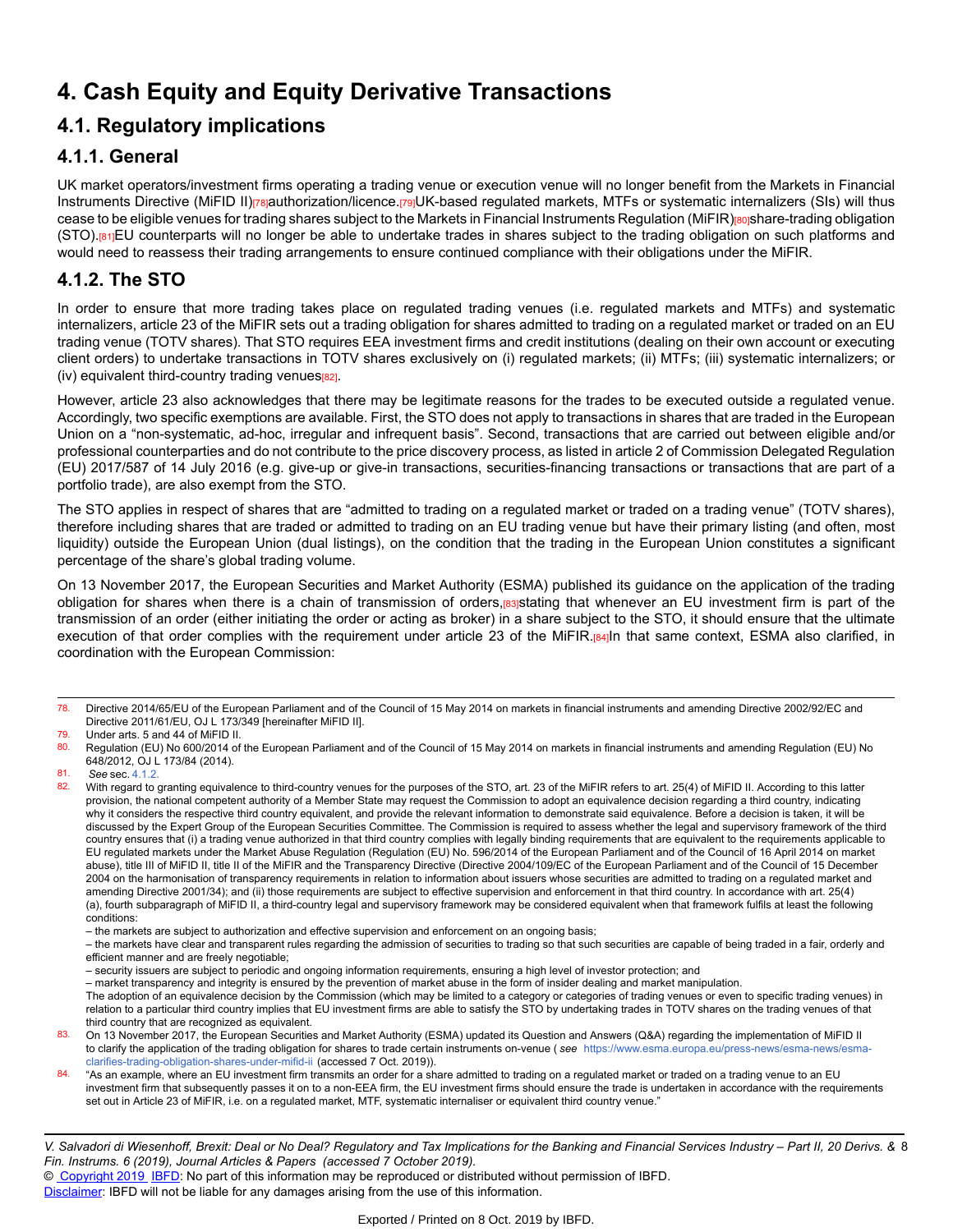[W]hile the Commission is preparing equivalence decisions for the non-EU jurisdictions whose shares are traded systematically and frequently in the EU,[85]the absence of an equivalence decision taken with respect to a particular third country's trading venue indicates that the Commission has currently no evidence that the EU trading in shares admitted to trading in that third country's regulated markets can be considered as systematic, regular and frequent.

That guidance, however, did not take into account the implications of a no-deal Brexit. On 19 March 2019, ESMA published a statement<sub>[86]</sub>addressing the STO implications of a no-deal Brexit, in the absence of an equivalence decision in respect of the UK by the Commission, with the intention of clarifying the position for EEA investment firms and banks.[87]In that statement, ESMA provided some additional general guidance on the STO in response to some queries by stakeholders.[88]

With specific reference to Brexit's impact on the STO, ESMA, making reference to its November 2017 guidance, pointed out that, at the time of publication, that guidance did not consider the possible complications in the case of a no-deal Brexit. According to ESMA, "the strong ties and interconnections between the UK and the EU27 financial markets" imply that:

[...] it cannot reasonably be assumed that all shares admitted to trading on a UK regulated market are traded on a non-systematic, ad-hoc, irregular and infrequent basis in the EU27 and are therefore out of the scope of the trading obligation. Such assumption could only be made if all those shares would be subject to a lack of liquidity in the EU27. On the contrary, ESMA's data indicates that a number of shares admitted to trading in the UK qualify as liquid under MiFID II based on trading in the EU27 only.

Against this background, ESMA believed that it was necessary to provide clarity on the exact scope of the trading obligation, focusing on the concept of "non-systematic, ad-hoc, irregular and infrequent" trading, with respect to shares admitted to trading or traded on EU as well as UK markets in a no-deal Brexit scenario and in the absence of an equivalence decision in respect of the United Kingdom by the Commission. In this respect, ESMA clarified that, in the event of a no-deal Brexit occurring on exit day, the STO would have to be applied based on the following criteria:

- all EU 27 shares (i.e. International Securities Identification Numbers (ISINs) starting with a country code corresponding to an EU 27 Member State and shares with an ISIN from an EEA member country) evaluate within the scope of the trading obligation (even if there is *de minimis* or no liquidity on EU venues in those ISINs);
- UK shares (i.e. ISINs starting with the prefix "GB") are traded on a "non-systematic, ad-hoc, irregular and infrequent" basis in the EU 27, unless those shares qualify as liquid in the EU 27 (GB ISINs that are deemed to be "liquid" on EU 27 venues are subject to the STO, even though the overwhelming majority of liquidity in many of those cases is available on UK markets); and
- the application of the trading obligation to shares with a different ISIN should continue to be determined taking into account the previous ESMA guidance published on 13 November 2017 and, when applicable, on the basis of equivalence decisions adopted by the European Commission.

The above approach, developed by ESMA in close coordination with the Commission, "seeks to limit potential market disruption while also ensuring Article 23 MiFIR is adequately and consistently applied across the EU", and is grounded on the following arguments and considerations:

- the STO applies to all shares traded on a venue in the European Union unless the trading is non-systematic;
- EU 27 shares are deemed to have their main pool of liquidity in the EU 27 and are therefore traded in a systematic, deliberate, regular and frequent way in the EU 27;
- GB shares are deemed to have their main pool of liquidity in the United Kingdom and are therefore traded in a non-systematic, adhoc, irregular and infrequent way in the EU 27 (therefore being potentially exempt from the STO), except for UK shares that qualify

<sup>85.</sup> In December 2017, the European Commission adopted a series of equivalence decisions regarding the share-trading obligation (STO). These decisions relate to trading venues in Australia, Hong Kong, Switzerland and the United States and enable EU investment firms to trade dual-listed shares in those third-country venues in satisfaction of the MiFIR requirement to trade the share on either an EU trading venue, an EU systematic internalizer or a third-country venue deemed equivalent to an EU regulated market. These decisions acknowledge that a significant number of shares that are issued and admitted to trading in those jurisdictions are also traded on trading venues in the European Union and that, accordingly, it is appropriate to ensure that all investment firms subject to the STO as set out in art. 23(1) of the MiFIR preserve the ability to undertake trades in shares admitted to trading on those third-country venues where their primary liquidity resides.

<sup>86.</sup> *See* ESMA's application of the trading obligation for shares following a no-deal Brexit, available at [https://www.esma.europa.eu/sites/default/files/library](https://www.esma.europa.eu/sites/default/files/library/esma70-155-7329_public_statement_trading_obligation_shares.pdf)/ [esma70-155-7329\\_public\\_statement\\_trading\\_obligation\\_shares.pdf](https://www.esma.europa.eu/sites/default/files/library/esma70-155-7329_public_statement_trading_obligation_shares.pdf) (accessed 7 Oct. 2019).

<sup>87.</sup> The reasons for publishing that statement are clearly indicated by ESMA, which "is aware that the application of the trading obligation for shares in a no-deal Brexit scenario is creating uncertainty among many market participants and may lead to disruptive effects. Therefore, ESMA is informing stakeholders about its approach to the application of the trading obligation for shares after the no-deal Brexit date, and subject to the above-mentioned conditions". 88. In particular, ESMA clarified the following:

<sup>–</sup> the trading obligation is not limited to shares admitted to trading on EU regulated markets. Indeed, when a share is delisted from a regulated market but continues to be traded on any other EU trading venue, the trading obligation remains applicable; – the trading obligation is directly addressed to EU investment firms and branches of third-country firms to which MiFID II applies, and not to the trading venues on which they trade; and

<sup>–</sup> a chain of transmission of orders does not include general clearing members, the role of which concerns the post-trade processing of transactions.

Iceland, Liechtenstein and Norway.

V. Salvadori di Wiesenhoff, Brexit: Deal or No Deal? Regulatory and Tax Implications for the Banking and Financial Services Industry – Part II, 20 Derivs. & 9 *Fin. Instrums. 6 (2019), Journal Articles & Papers (accessed 7 October 2019).*

<sup>©</sup> [Copyright 2019](http://www.ibfd.org/Copyright-IBFD) [IBFD:](http://www.ibfd.org) No part of this information may be reproduced or distributed without permission of IBFD.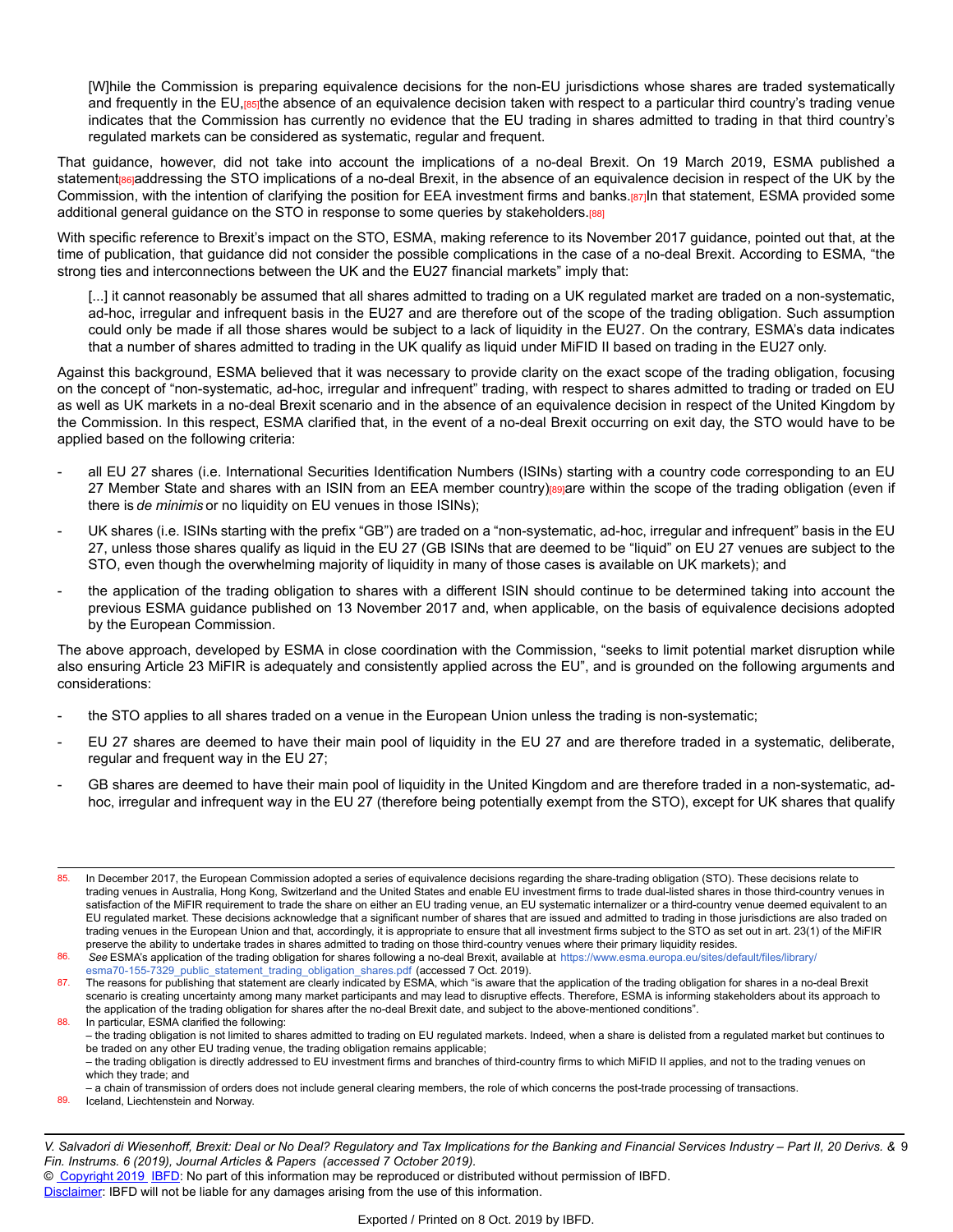as liquid based on trading in the EU 27 only.<sup>[90]</sup>These latter shares cannot be considered to be traded in a non-systematic, ad-hoc, irregular and infrequent way in the EU 27 and are subject to the STO.

ESMA also published, together with its statement, a list of ISINs that, following the above approach, would be subject to the trading obligation for shares.<sub>[91]</sub>'<sub>[92]</sub>

ESMA, however, acknowledged that its approach regarding the application of the STO in a no-deal Brexit scenario may lead "to an overlap of trading obligations for a number of shares and potentially a greater level of fragmentation of trading should the UK apply an identical approach". In this respect, on 19 March 2019, the Financial Conduct Authority (FCA) issued a statement in response to ESMA,[93]highlighting the risk of an uncoordinated approach and of potentially conflicting requirements between the STOs under the MiFIR (EU 27 STO) and UK legislation (UK STO)[94]and stating its readiness to engage constructively with ESMA and other European authorities.

After further considering the matter and taking into account the concerns expressed by some stakeholders about the guidance published on 19 March 2019,[95]on 29 May 2019, ESMA published a statement revising its position on the STO in a hard Brexit scenario.[96]ESMA changed the scope and criteria for determining which shares are included in the EU 27 STO:

[...] to further mitigate potential adverse effects of the application of the STO, within the constraints of the extraordinary circumstances of a no-deal Brexit and taking into account the concerns expressed by some stakeholders about the guidance published on 19 March 2019. ESMA has also given additional attention to the risk of disruption that conflicting EU27 and UK STOs may potentially create, in particular for UK branches of EU27 investment firms and for EU27 branches of UK investment firms.

According to ESMA, "an approach to the STO based only on the ISIN of the share would be more likely to minimise any such risk of disruption in the interest of orderly markets."

Under the revised approach, all EU 27 shares priand shares with an ISIN from Iceland, Liechtenstein and Norway[98](all EEA ISINs) are within the scope of the EU STO. Conversely, GB ISINs are outside the scope of the EU STO, regardless of the level of liquidity available on European venues. Consequently, EU firms will be able to trade on these shares on any venue (subject to other regulatory obligations, such as best execution).<sup>[99]</sup>According to ESMA, this new approach:

- The list is available at <https://www.esma.europa.eu/files/stolistofisinsxlsx> (accessed 7 Oct. 2019). The list, which was compiled based on data from the calendar year 2018, is only meant to clarify the application of the trading obligation for shares with an EU 27 Member State/EEA member country or GB ISIN.
- 92. As clarified by the Deutsche Bank ( *see* [https://autobahn.db.com/microSite/docs/DB\\_GlobalMarketStructure\\_Brexit\\_ShareTradingObligation.pd](https://autobahn.db.com/microSite/docs/DB_GlobalMarketStructure_Brexit_ShareTradingObligation.pdf)f (accessed 7 Oct. 2019)):

<sup>90.</sup> On the basis of 2018 trading volumes, excluding UK data.<br>91. The list is available at https://www.esma.europa.eu/files/st

<sup>–</sup> ESMA identified 14 GB ISINs that they consider to be liquid in the EU 27 based on 2018 trading volumes in the EU 27. This list of 14 names includes nine names in the FTSE 100 Index (the stock index comprising the 100 most highly capitalized blue chip companies listed on London Stock Exchange), one in the FTSE 250 Index (the stock index comprising mid-capitalized companies not covered by the FTSE 100) and one in the All-Share Index (the stock index representing 98-99% of UK market capitalization). The remaining three names are mostly traded on EU 27 venues. Unless an equivalence decision is adopted by the Commission, EU 27 firms will no longer be permitted to trade these shares on UK venues (i.e. they will only be permitted to trade them on trading venues or with systematic internalizers located within the EU 27);

<sup>–</sup> similarly, EU 27 investment firms' access to UK-based liquidity in a number of the EU 27 ISINs that are also traded on the London Stock Exchange would be subject to the same restrictions.

<sup>93.</sup> The Financial Conduct Authority (FCA) statement is available at <https://www.fca.org.uk/news/statements/fca-statement-share-trading-obligations> (accessed 7 Oct. 2019): "The EU MiFID II and onshored UK MiFID regimes both have share trading obligations (STOs) which mandate investment firms to trade certain shares on regulated markets, multilateral trading facilities, systematic internalisers or third-country trading venues assessed as equivalent by the EU and UK respectively … The statement from ESMA has made clear that the EU's STO will apply to all shares traded on EU27 trading venues that are shares of firms incorporated in the EU (EU ISINs), and of companies incorporated in the UK (GB ISINs) where these companies' shares are 'liquid' in the EU. This means EU banks, funds and asset managers will not be able to trade these GB or EU ISIN shares in the UK, even where the UK is the home listing of the British or EU company ... Whilst the FCA acknowledges that clarifying the application of the STO in the event of a no-deal Brexit will help to provide certainty, we believe that only a comprehensive and coordinated approach can provide the necessary certainty to market actors. Without this approach, it will not be possible to address the issues of conflicting obligations applying to the same instruments. Where this is the case, firms may be limited to trading certain shares only in either the UK or the EU or in some cases be caught by overlapping obligations. The onshoring of EU legislation in preparation for Brexit means that the UK will, as well as the EU, have an STO. Applying the same approach as ESMA to the scope of the UK STO would, based on current trading data, mean there would be a large degree of overlap between the UK and EU obligations. This has the potential to cause disruption to market participants and issuers of shares based in both the UK and the EU, in terms of access to liquidity and could result in detriment for client best execution. We therefore urge further dialogue on this issue in order to minimise risks of disruption in the interests of orderly markets. The FCA stands ready to engage constructively with ESMA and other European authorities to achieve this."

<sup>94.</sup> As part of the its on-shoring of EU legislation in preparation for Brexit, the United Kingdom will have its own STO that mirrors the requirements under art. 23 of the MiFIR.

<sup>95.</sup> Indeed, market participants highlighted that many shares falling within the scope of the STO have their primary pool of liquidity on a UK venue (such as the London Stock Exchange) rather than a European venue and that, consequently, EU firms would be required to execute on an EU venue even when a better price could be obtained on a UK venue, thus preventing them from obtaining the best execution for their clients and putting them at a disadvantage in comparison with non-European fund managers.

<sup>96.</sup> *See* [https://www.esma.europa.eu/sites/default/files/library/esma70-154-1204\\_revised\\_public\\_statement\\_trading\\_obligation\\_shares.pd](https://www.esma.europa.eu/sites/default/files/library/esma70-154-1204_revised_public_statement_trading_obligation_shares.pdf)f (accessed 7 Oct. 2019). As pointed out by ESMA, the revised statement "is only meant to clarify the application of the EU27 STO to shares with an EEA ISIN [AT, BE, BG, CY, CZ, DE, DK, EE, ES, FI, FR, GR, HR, HU, IE, IS, IT, LI, LT, LU, LV, MT, NL, NO, PL, PT, RO, SE, SI, SK]. The application of the STO to shares with a different ISIN should continue to be determined taking into account the previous ESMA guidance, published on 13 November 2017 … ESMA remains mindful of the impact of a no-deal Brexit on EU market structures and will consider, in light of possible market developments, whether to review its approach at the latest 12 months after the no-deal Brexit date. There is still a high level of uncertainty as to the final timing and conditions of Brexit. Should these change or should there be developments on the application of the STO in the UK, ESMA will assess whether its approach needs to be adjusted and will inform the public accordingly".

<sup>97.</sup> I.e. ISINs starting with a country code corresponding to an EU 27 Member State.<br>98. AT BE BG CY CZ DE DK FE ES EL ER GR HR HU JE IS IT LLIT LLLI

<sup>98.</sup> AT, BE, BG, CY, CZ, DE, DK, EE, ES, FI, FR, GR, HR, HU, IE, IS, IT, LI, LT, LU, LV, MT, NL, NO, PL, PT, RO, SE, SI, SK.

<sup>99.</sup> As noted by ESMA, its 19 March 2019 guidance on the STO "has significantly reduced the scope of the STO under no-deal Brexit circumstances: while there are currently around 23,000 shares that are admitted to trading or traded on a trading venue in the EU, ESMA's guidance limited the application of the STO to 6,243 shares,

V. Salvadori di Wiesenhoff, Brexit: Deal or No Deal? Regulatory and Tax Implications for the Banking and Financial Services Industry – Part II, 20 Derivs. &10 *Fin. Instrums. 6 (2019), Journal Articles & Papers (accessed 7 October 2019).*

<sup>©</sup> [Copyright 2019](http://www.ibfd.org/Copyright-IBFD) [IBFD:](http://www.ibfd.org) No part of this information may be reproduced or distributed without permission of IBFD.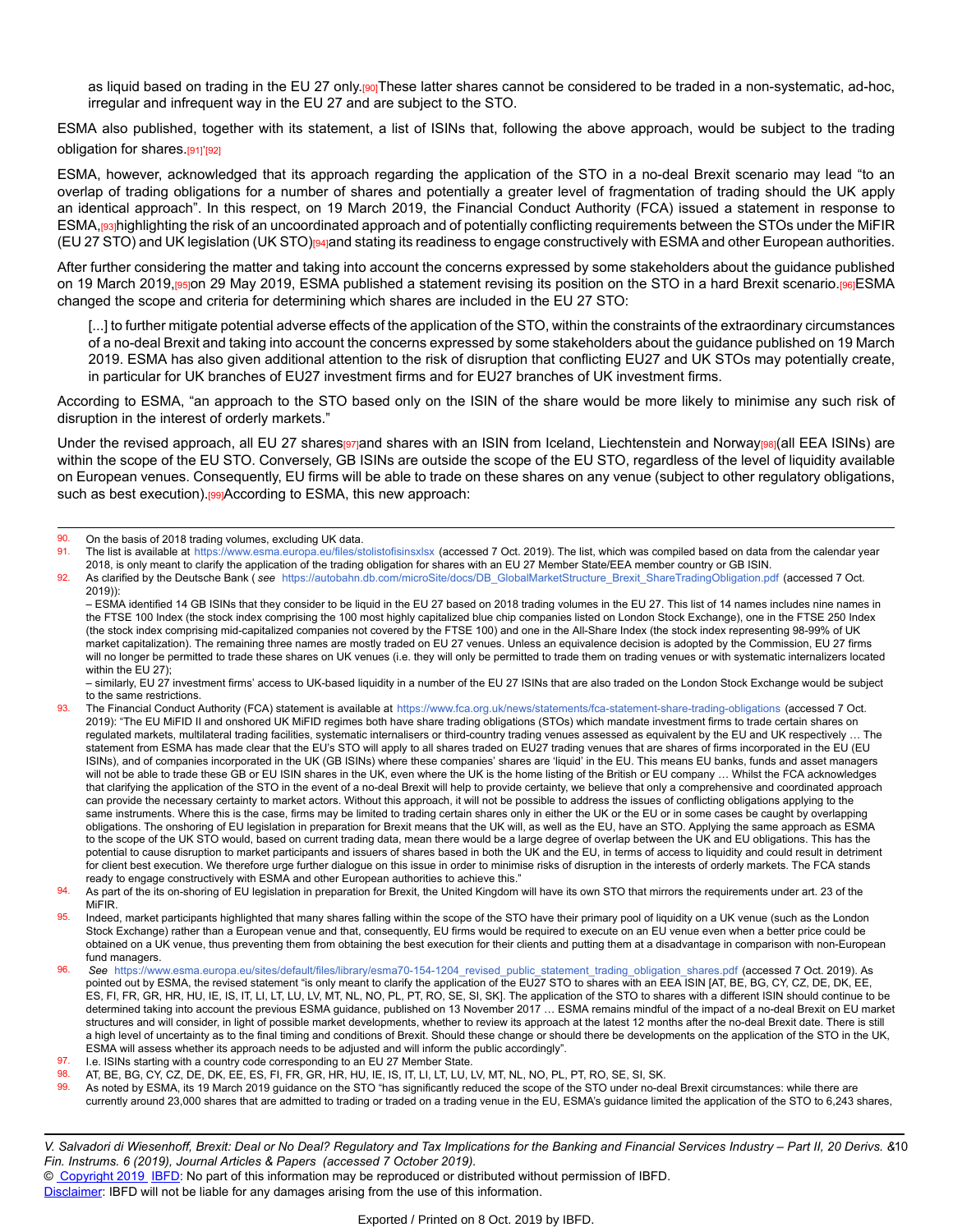[...] based only on the ISIN of the share will effectively avoid ... overlaps if the UK adopts an approach that does not include EEA ISINs under the UK STO. It would provide a balanced, objective and easily identifiable dividing line between EEA and UK shares. Should EEA ISINs be included in the scope of the UK STO, this would introduce overlapping obligations and the potentially damaging consequences for market participants that ESMA is seeking to address through its revised approach today.[100]

In response to ESMA's revised approach, on 29 May 2019, the FCA published an update on the STOs,[101]pointing out that the application of the EU 27 STO "to all shares issued by firms incorporated in the EU (EU ISINs) would still cause disruption to investors, some issuers and other market participants" and that "that reciprocal equivalence … remains the best way of dealing with overlapping share trading obligations".

# **4.2. Income taxes**

#### **4.2.1. Dividends**

#### **4.2.1.1. The sourcing rule and the taxing criteria**

Dividends paid by Italian-resident companies to non-residents are Italian-source income,[102]which is generally subject to a 26% final withholding/substitute tax,<sup>[103]</sup>unless tax relief applies.

#### **4.2.1.2 The pension funds partial relief (11%)**

The rate of withholding/substitute tax is reduced to 11% when Italian-source dividends are paid to pension funds established in one of the EU Member States/EEA member countries.[104]These pension funds may be exempt from the 11% withholding/substitute tax in the case that they hold qualifying investments (including shares issued by Italian companies) for at least 5 years and comply with certain other conditions.[105]

Italian-source dividends should remain eligible for both the above tax reliefs<sub>[106]</sub>(on the same terms as now) when paid to UK pension funds during the transition period (if the United Kingdom leaves the European Union with a ratified Withdrawal Agreement in place) or during the TTR period (in the event of a no-deal Brexit).[107]Conversely, the tax reliefs may no longer be available at the end of the transition period $_{108}$  por the TTR period (as the case may be).

#### **4.2.1.3 The EU/EEA partial relief (1.2%)**

The rate of withholding/substitute tax is reduced to 1.2% when Italian-source dividends are paid to companies and entities that are resident in one of the EU Member States/EEA member countries and are subject to corporation tax in their home country.[109]

101. The FCA statement is available at <https://www.fca.org.uk/news/statements/fca-update-share-trading-obligations> (accessed 7 Oct. 2019): "The FCA is encouraged that ESMA has taken steps to reduce the disruption that would be caused by the previously announced scope of the EU STO. According to ESMA, the revised approach proposed today would mean that EU banks and investment firms will be able to trade all UK shares in the UK, where for most the primary centre of liquidity exists. However, applying the EU STO to all shares issued by firms incorporated in the EU (EU ISINs) would still cause disruption to investors, some issuers and other market participants, leading to fragmentation of markets and liquidity in both the EU and UK. A number of shares with EU-27 ISINs have both a listing, as well as their main or only significant centre of market liquidity, on UK markets. In our view, the ISIN that a share carries does not and should not determine the scope of the STO. Some shares have their main or only centre of market liquidity outside the country in which the issuer is incorporated. This approach would place restrictions on a company's access to investors and freedom to choose where they seek a listing on a public stock market. We consider that the risk of disruption from potentially conflicting EU27 and UK STOs is not mitigated by the revised ESMA approach given that article 23 of the onshored MIFIR implies overlapping obligations for firms. Consistent with our objectives and the principle of best execution, we would want to ensure that markets in these shares currently available to both UK and EU investors in London would not be damaged. The FCA believes in open markets and competition between trading venues and that reciprocal equivalence - which reflects the reality - remains the best way of dealing with overlapping share trading obligations. The UK has onshored the same regime, making us one of the most equivalent countries in the world. In the absence of reciprocal equivalence, applying both UK and EU STOs in a way that maintains the status quo for a limited period of time after exit remains an alternative way of mitigating disruption whilst longer term solutions are found. The FCA stands ready to use the extra time available due to the delay to the UK's withdrawal to engage constructively with ESMA and other European authorities to achieve either of these outcomes."

among them 14 shares with a GB ISIN". As a consequence of the revised guidance published on 29 May 2019, "the EU27 STO would not be applied to the 14 GB ISINs included in its previous guidance". In addition, "ESMA no longer considers it necessary to publish a list of ISINs that, following the approach described above, would be subject to the EU27 STO".

<sup>100.</sup> The Association for Financial Markets in Europe (AFME), while welcoming ESMA's revised approach to the scope of the STO, highlighted its concern that "EU investors may still not be able to access major pools of liquidity for a number of EU27 shares (e.g. a number of Irish and dual-listed shares) and therefore may not be able to execute trades at the best available price". In addition, AFME also suggested that "equivalence granted by the EU and UK would be the best solution" for addressing the prospect of overlapping STOs with the UK STO. "However, in the event that equivalence decisions are not available in time for a no-deal Brexit scenario, clarifying the scope of trading obligations to shares based on an ISIN and currency principle could reduce the number of shares where access to major pools of liquidity could be challenging." *See* AFME, *Brexit: Remaining no-deal risks in financial services* (16 July 2019), available at [https://www.afme.eu](https://www.afme.eu/Portals/0/globalassets/downloads/publications/Annex%201%20-%2020190710%20Brexit%20Remaining%20no-deal%20risks%20in%20financial%20services.pdf?ver=2019-09-11-143809-510)/ [Portals/0/globalassets/downloads/publications/Annex%201%20-%2020190710%20Brexit%20Remaining%20no-deal%20risks%20in%20financial%20services.pdf?](https://www.afme.eu/Portals/0/globalassets/downloads/publications/Annex%201%20-%2020190710%20Brexit%20Remaining%20no-deal%20risks%20in%20financial%20services.pdf?ver=2019-09-11-143809-510) [ver=2019-09-11-143809-510](https://www.afme.eu/Portals/0/globalassets/downloads/publications/Annex%201%20-%2020190710%20Brexit%20Remaining%20no-deal%20risks%20in%20financial%20services.pdf?ver=2019-09-11-143809-510) (accessed 7 Oct. 2019).

<sup>102.</sup> Art. 23(1)(b) Decree 917/86.<br>103. Art. 27(1) and art. 27-ter Dec

Art. 27(1) and art. 27-ter Decree 600/73. 104. Art. 27(3), second sentence and art. 27-ter Decree 600/73.

<sup>105.</sup> IT: Law no. 232 of 11 December 2016, art. 1(95) [hereinafter Law 232/2016]. 106. The 11% withholding/substitute tax rate and the full exemption under art. 1(95) of Law 232/2016.

<sup>107.</sup> These dividend withholding tax reliefs, being available to UK pension funds if and to the extent that the United Kingdom is a Member State of the European Union, should fall within the scope of the TTR. This conclusion should, however, be revised once the TTR implementing regulations have been issued.

<sup>108.</sup> Unless differently agreed in the context of the (yet to be negotiated) new UK-EU partnership arrangements.<br>109. Art 27(3-ter) and art 27-ter Decree 600/73

Art. 27(3-ter) and art. 27-ter Decree 600/73.

V. Salvadori di Wiesenhoff, Brexit: Deal or No Deal? Regulatory and Tax Implications for the Banking and Financial Services Industry – Part II, 20 Derivs. &11 *Fin. Instrums. 6 (2019), Journal Articles & Papers (accessed 7 October 2019).*

<sup>©</sup> [Copyright 2019](http://www.ibfd.org/Copyright-IBFD) [IBFD:](http://www.ibfd.org) No part of this information may be reproduced or distributed without permission of IBFD.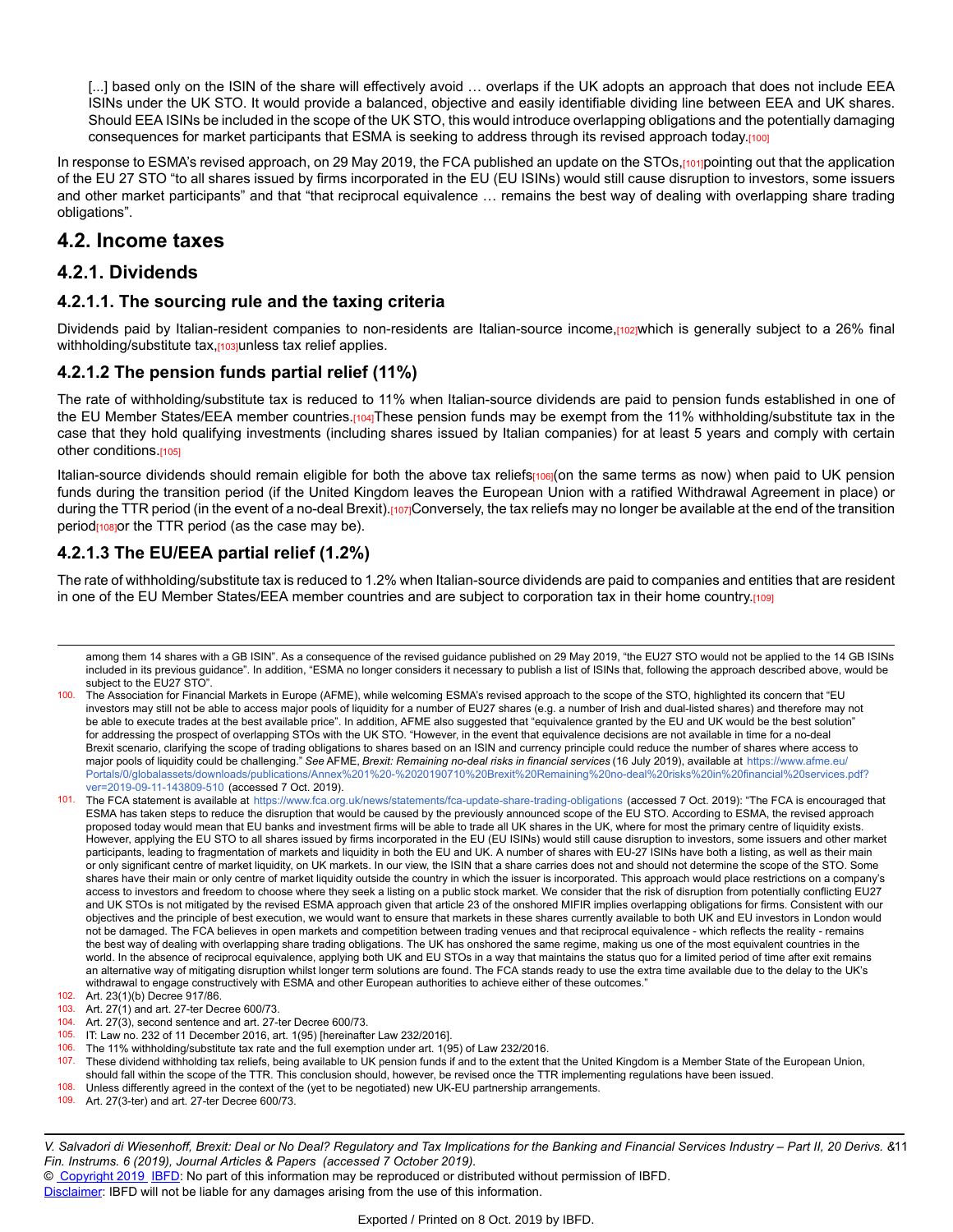Italian-source dividends should remain eligible for this tax relief (on the same terms as now) when paid to UK-resident corporations and entities during the transition period (if the United Kingdom leaves the European Union with a ratified Withdrawal Agreement in place) or during the TTR period (in the event of a no-deal Brexit).[110]Conversely, the tax relief may no longer be available at the end of the transition period<sub>[111]</sub>or the TTR period (as the case may be).

#### **4.2.1.4 The Parent-Subsidiary Directive full tax relief**

Italian-source dividends are exempt from withholding/substitute tax when paid to EU-resident parent companies that own shares representing at least 10% of the capital of the paying company and fulfill the requirements for the Parent-Subsidiary Directive<sub>[112]</sub>tax relief.[113]

Italian-source dividends should remain eligible for the Parent-Subsidiary Directive tax relief if paid to UK-resident parent companies during the Italian transition period (if the United Kingdom leaves the European Union with a ratified Withdrawal Agreement in place) or during the TTR period (in the event of a no-deal Brexit).[114]The Parent-Subsidiary tax relief should no longer be available for dividends paid after the end of the transition period<sub>[115]</sub>or, as the case may be, after the end of the TTR period.

#### **4.2.1.5 The Italy-UK Income Tax Treaty (1988) partial tax relief (5%-15%)**

According to the Italy-UK Income Tax Treaty (1988), the rate of withholding/substitute tax on Italian-source dividends paid to UK-resident persons shall not exceed:

- 5% if the beneficial owner is a company that controls, directly or indirectly, at least 10% of the voting power in the company paying the dividends; or
- 15% in all other cases.

Brexit will not affect the Italy-UK Income Tax Treaty (1988). As a consequence, Italian-source dividends should remain eligible for the DTT tax relief, on the same terms as now, when paid to UK-resident persons entitled to benefit from the provisions of the DTT.

#### **4.2.2. Capital gains**

#### **4.2.2.1. The sourcing rule and the taxation criteria**

Capital gains income derived by non-resident persons from the disposal of shares issued by Italian-resident companies is Italian-source income, irrespective of where the shares are held, $\mu$ <sub>10</sub> and is generally subject to a 26% substitute tax $\mu$ <sub>117</sub>(unless tax relief applies).

By way of exception, however, capital gains income derived by non-resident persons from the disposal of a non-substantial shareholding<sub>[118]</sub>is not Italian-source income (and, accordingly, is not taxable in Italy) when the shares are listed on regulated markets

(even when the transaction takes place over the counter (OTC)).[119]'[120]This sourcing exception applies to all non-resident investors, irrespective of their state of residence. Therefore, UK investors should remain eligible for it, on the same terms as now, irrespective of how Brexit unfolds.

#### **4.2.2.2. The article 5(5) full tax relief**

Italian-source capital gains income $\frac{121}{1}$ from the disposal of a non-substantial shareholding is tax-exempt in Italy $\frac{122}{1}$ (article 5(5) tax relief) when derived by the following non-resident investors:[123]

investors tax-resident in a whitelisted state;

111. Unless differently agreed in the context of the (yet to be negotiated) new UK-EU partnership arrangements.

112. Council Directive [2011/96/EU](https://research.ibfd.org/#/doc?url=/linkresolver/static/tt_e2_79_eng_2011_tt#tt_e2_79_eng_2011_tt) of 30 November 2011 on the common system of taxation applicable in the case of parent companies and subsidiaries of different Member States, OJ L 345/8 (2011), Primary Sources IBFD, available at <https://eur-lex.europa.eu/legal-content/GA/TXT/?uri=CELEX:32011L0096> (accessed 7 Oct. 2019). 113. Art. 27-bis Decree 600/73.

114. The Parent-Subsidiary Directive full tax relief, being available to UK parent companies if and to the extent that the United Kingdom is a Member State of the European Union, should fall within the scope of the TTR (which specifically references Italian tax rules stemming from EU directives).

- 115. Unless differently agreed in the context of the (yet to be negotiated) new UK-EU partnership arrangements.
- 116. Art. 23(1)(f) Decree 917/86.
- 117. IT: Legislative Decree 461, 21 Nov. 1997, art. 5(2) [hereinafter Decree 461//97].<br>118. The term "non-substantial shareholding" means the holding of shares in a listed
- 118. The term "non-substantial shareholding" means the holding of shares in a listed company representing, in aggregate, no more than 2% of the voting rights or 5% of the capital of the relevant issuer. In the case of unlisted companies, the qualifying holding thresholds are increased to, respectively, 20% of voting rights and 25% of the capital.
- 119. Art. 23(1)(f)(1) Decree 917/86.
- 120. As clarified by the Italian tax authorities (IT: Circular 165/E of 24 June 1998 and IT: Circular 207/E of 26 October 1999), for the purposes of this provision, the term "regulated markets" also includes regulated venues in OECD member countries that are organized and governed by regulations adopted or approved by the competent authorities on the basis of the laws in force in the state in which these venues are established.
- 121. Excluding, therefore, capital gains income falling under the sourcing exception governed by art. 23(1)(f)(1) of Decree 917/86 ( *see* [sec. 4.2.2.1.](https://research.ibfd.org/#/doc?url=/linkresolver/static/dfi_2019_06_it_1_s_4_2_2_1#dfi_2019_06_it_1_s_4_2_2_1) ).

Art. 5(5) Decree 461/97.

123. These are the same non-Italian investors entitled to the full tax relief in respect of interest accruing on Decree 239 securities based on art. 6 of Decree 239/96 ( *see* [sec.](https://research.ibfd.org/#/doc?url=/linkresolver/static/dfi_2019_06_it_1_s_2_1_2_2#dfi_2019_06_it_1_s_2_1_2_2) [2.1.2.2.](https://research.ibfd.org/#/doc?url=/linkresolver/static/dfi_2019_06_it_1_s_2_1_2_2#dfi_2019_06_it_1_s_2_1_2_2) ).

V. Salvadori di Wiesenhoff, Brexit: Deal or No Deal? Regulatory and Tax Implications for the Banking and Financial Services Industry – Part II, 20 Derivs. &12 *Fin. Instrums. 6 (2019), Journal Articles & Papers (accessed 7 October 2019).*

© [Copyright 2019](http://www.ibfd.org/Copyright-IBFD) [IBFD:](http://www.ibfd.org) No part of this information may be reproduced or distributed without permission of IBFD.

<sup>110.</sup> This dividend withholding tax relief, being available to UK-resident corporations and entities if and to the extent that the United Kingdom is a Member State of the European Union, should fall within the scope of the TTR. This conclusion should, however, be revised once the TTR implementing regulations have been issued.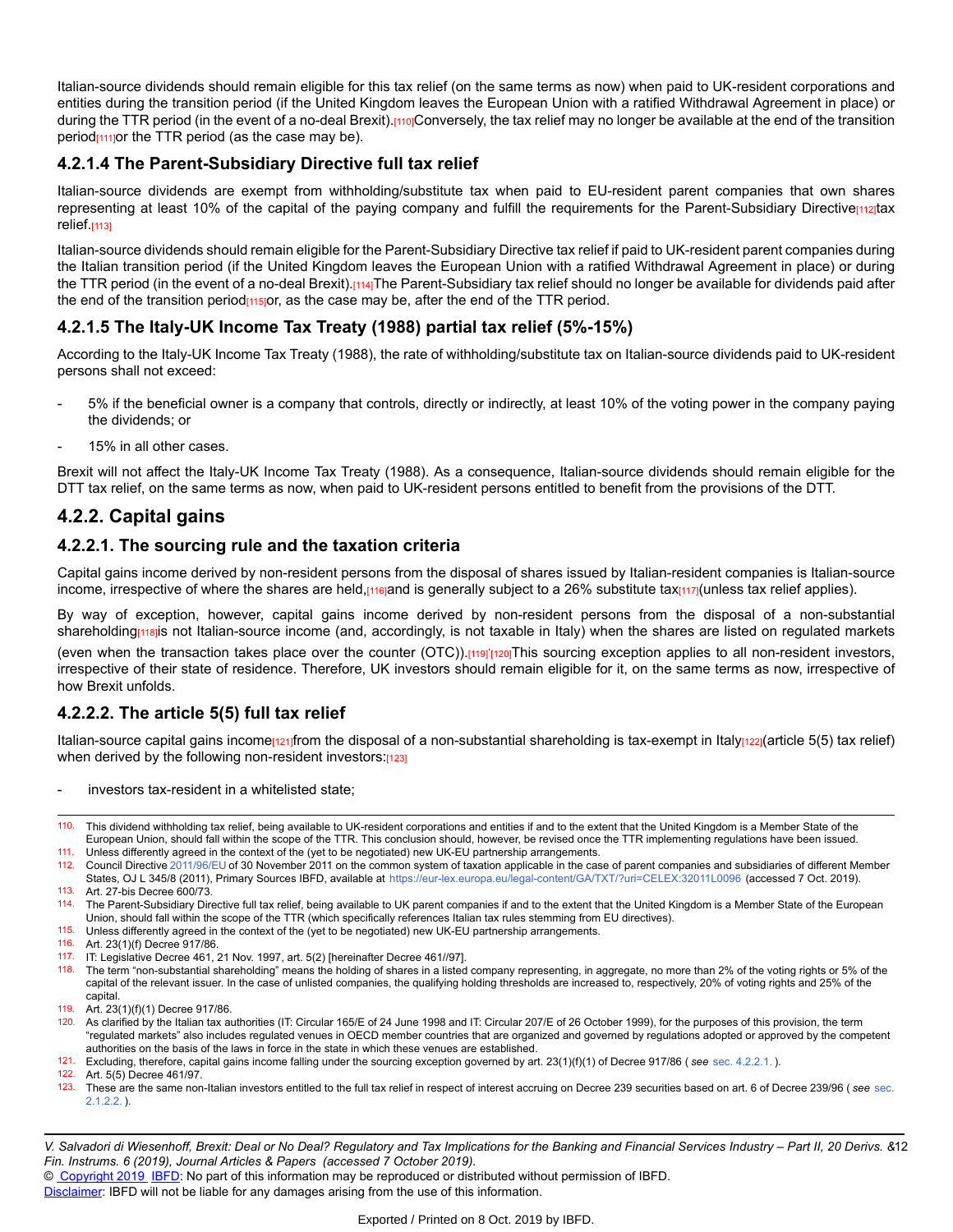- international bodies or entities set up in accordance with international agreements that have entered into force in Italy;
- central banks and entities that manage, inter alia, the official reserves of a foreign state; or
- "institutional investors" (e.g. UCIs), regardless of whether they are subject to tax, formed in a whitelisted state.[124]

This tax relief, which typically applies in respect of the sale of shares in an unlisted company, does not require the investors to be resident or formed in an EU Member State/EEA member country. What matters is that the state of residence or formation is included in the list of states having adequate exchange of information with Italy.[125]Therefore, Italian-source capital gains income from the disposal of a nonsubstantial shareholding should continue to be tax-exempt in Italy, on the same terms as now, when derived by UK-resident investors or UK institutional investors.

#### **4.2.2.3. The Italy-UK Income Tax Treaty (1988) full tax relief**

Italian-source capital gains income from the disposal of shares derived by UK-resident persons entitled to benefit from the provisions of the DTT is taxable in the United Kingdom only;<sub>[126]</sub>'<sub>[127]</sub>therefore, Italy is not allowed to charge any income tax.

Brexit will not affect the Italy-UK Income Tax Treaty (1988). As a consequence, Italian-source capital gains income should remain eligible for the Italy-UK Income Tax Treaty (1988) tax relief, on the same terms as now, when derived by UK-resident persons entitled to benefit from the provisions of the treaty.

#### **4.2.3. Derivative transactions**

#### **4.2.3.1. The sourcing rule and the taxing criteria**

Income derived by non-resident persons from derivative transactions with an Italian-resident counterparty is Italian-source incomenagend is generally subject to a 26% substitute tax $\frac{1}{29}$ (unless tax relief applies).

By way of exception, income derived by non-resident persons from derivative transactions executed on regulated markets $p_3$ ojis not Italiansource income (and, accordingly, is not taxable in Italy).[131]This sourcing exception applies to all non-resident investors, irrespective of their state of residence. Therefore, UK investors should remain eligible for it, on the same terms as now, irrespective of how Brexit unfolds.

#### **4.2.3.2. The article 5(5) full tax relief**

Italian-source derivative income<sub>[132]</sub>derived by certain non-resident derivative counterparties may be eligible for the article 5(5) tax relief.<sub>[133]</sub>This exemption typically applies in respect of OTC derivative transactions. Non-resident derivative counterparties that can benefit from the relief include investors tax-resident in a whitelisted state and institutional investors, regardless of whether they are subject to tax, formed in a whitelisted state [134]

The article 5(5) tax relief does not require the investors to be resident or formed in an EU Member State/EEA member country. What matters is that the state of residence or formation is included in the list of states having adequate exchange of information with Italy.[135]Therefore, Italian-source derivative income should continue to be tax-exempt in Italy, on the same terms as now, when derived by UK-resident investors or UK institutional investors regardless of how Brexit unfolds.

# **4.3. Italian financial transaction tax**

## **4.3.1. Introduction**

The Italian financial transaction tax (IFTT) was enacted by article 1, paragraphs 491-500 of the 2013 Stability Bill.[136]The provisions of the Stability Bill only set out the main framework for the IFTT. The detailed operational rules are contained in the Treasury Decree.[137]'[138]The

128. Art. 23(1)(f) Decree 917/86; and IT: Circular 207/E of 26 October 1999.<br>129. Art. 5(2) Decree 461/97

<sup>124.</sup> *See* the sources cited in *supra* [n. 77](https://research.ibfd.org/#/doc?url=/linkresolver/static/dfi_2019_06_it_1_fn_77#dfi_2019_06_it_1_fn_77) .

<sup>125.</sup> The United Kingdom's current inclusion amongst the whitelisted states should not be affected by Brexit.<br>126. Art. 13(4) Italy-LIK Income Tax Treaty (1988)

Art. 13(4) Italy-UK Income Tax Treaty (1988).

<sup>127.</sup> By way of exception, art. 13(5) of the Italy-UK Income Tax Treaty (1988) states that the provisions of art. 13(4) shall not affect Italy's right to tax gains derived by an individual who (i) is a resident of the United Kingdom; (ii) has been a resident of Italy at any time during the 5 years immediately preceding the alienation of the shares; and (iii) is not subject to tax on those gains in the United Kingdom.

Art. 5(2) Decree 461/97.

<sup>130.</sup> *See* the sources cited in *supra* [n. 120](https://research.ibfd.org/#/doc?url=/linkresolver/static/dfi_2019_06_it_1_fn_120#dfi_2019_06_it_1_fn_120) .

<sup>131.</sup> Art. 23(1)(f)(3) Decree 917/86.

<sup>132.</sup> Excluding, therefore, derivative income falling under the sourcing exception governed by art. 23(1)(f)(3) of Decree 917/86 ( *see* [sec. 4.2.3.1.](https://research.ibfd.org/#/doc?url=/linkresolver/static/dfi_2019_06_it_1_s_4_2_3_1#dfi_2019_06_it_1_s_4_2_3_1) ).

<sup>133.</sup> *See* sec. [4.2.2.2.](https://research.ibfd.org/#/doc?url=/linkresolver/static/dfi_2019_06_it_1_s_4_2_2_2#dfi_2019_06_it_1_s_4_2_2_2)

<sup>134.</sup> *See* the sources cited in *supra* [n. 78](https://research.ibfd.org/#/doc?url=/linkresolver/static/dfi_2019_06_it_1_fn_78#dfi_2019_06_it_1_fn_78) .

<sup>135.</sup> The United Kingdom's current inclusion amongst the whitelisted states should not be affected by Brexit.

<sup>136.</sup> IT: Law 228 of 24 December 2012 [ *Legge di Stabilità* 2013], Official Gazette 302 (29 Dec. 2012) [hereinafter 2013 Stability Bill].

<sup>137.</sup> IT: Decree of 21 February 2013 [hereinafter Treasury Decree], enacted by the Ministry of Economy and Finance, as subsequently amended and restated. The Treasury Decree was slightly amended on 18 March 2013. Further significant amendments were introduced by way of a decree enacted on 16 September 2013 by the Ministry of Economy and Finance.

<sup>138.</sup> For a comprehensive overview of the Italian financial transaction tax (IFTT) rules, see V. Salvadori di Wiesenhoff, Italian Financial Transaction Tax [Implications](https://research.ibfd.org/#/doc?url=/linkresolver/static/dfi_2018_06_it_2#dfi_2018_06_it_2) of the *[Evolving Regulatory Landscape: The Post-MiFID II Financial Market Ecosystem](https://research.ibfd.org/#/doc?url=/linkresolver/static/dfi_2018_06_it_2#dfi_2018_06_it_2)* , 20 Derivs. & Fin. Instrums. 6 (2018), Journal Articles & Papers IBFD; V. Salvadori

V. Salvadori di Wiesenhoff, Brexit: Deal or No Deal? Regulatory and Tax Implications for the Banking and Financial Services Industry – Part II, 20 Derivs. &13 *Fin. Instrums. 6 (2019), Journal Articles & Papers (accessed 7 October 2019).*

<sup>©</sup> [Copyright 2019](http://www.ibfd.org/Copyright-IBFD) [IBFD:](http://www.ibfd.org) No part of this information may be reproduced or distributed without permission of IBFD.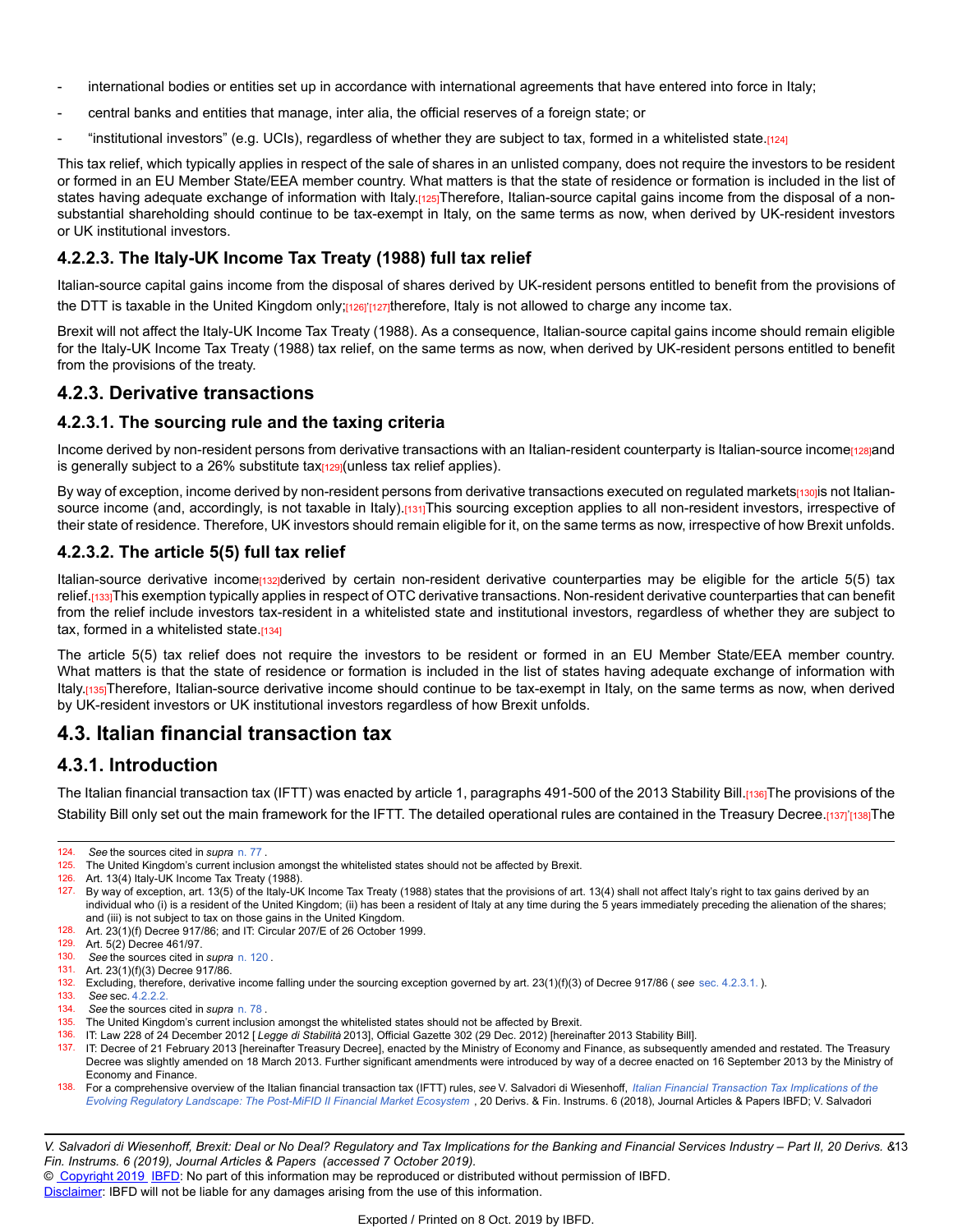IFTT applies to (i) the transfer of ownership of certain equity securities (IFTT equity);[139](ii) certain transactions in equity derivatives (IFTT derivatives);[140]and (iii) certain high-frequency transactions executed on Italian regulated markets and MTFs (IFTT high-frequency transactions).

The IFTT provisions rely, in some circumstances, on regulatory concepts, and for these purposes, they cross-reference other pieces of legislation, such as the Italian Finance Code, the Short Selling Regulation (SSR),[141]MiFID I[142]and the MiFID I Implementing Regulation.[143]MiFID I and the MiFID I Implementing Regulation, however, are no longer in force, having been replaced by MiFID II and the MiFIR (together with delegated acts and technical standards). The MiFID II legislative package started to apply on 3 January 2018. As a consequence, where the IFTT rules rely on MiFID I provisions, these should be replaced with the corresponding MiFID II/MiFIR rules.

#### **4.3.2 The reduced rates for equity and equity derivative trades executed on regulated markets and MTFs**

#### **4.3.2.1 General**

Based on article 6 of the Treasury Decree, the IFTT rate applicable to transactions in chargeable equities is 0.2%. The rate is, however, reduced to 0.1% in the following circumstances:

- when the transfer of ownerships occurs "as a result of transactions executed on regulated markets or multilateral trading facilities";[144]
- when the transactions satisfy the conditions of article 6(1), second paragraph of the Treasury Decree, being executed "through a financial intermediary, interposed between the parties to the transaction, purchasing the above instruments on a regulated market or a multilateral trading facility, provided that price, total number and date of settlement of buying and selling transactions coincide";[145]and
- when transactions in chargeable equities qualify as "negotiated transactions" under article 19 of the MiFID I Implementing Regulation.[146]<sup>'</sup>[147]

di Wiesenhoff, Italian Financial Transaction Tax [Implications](https://research.ibfd.org/#/doc?url=/linkresolver/static/dfi_2018_01_it_1#dfi_2018_01_it_1) of the Evolving Regulatory Landscape: The Exemption for Market Makers , 20 Derivs. & Fin. Instrums. 1 (2018), Journal Articles & Papers IBFD; R.-A. Papotti & M. Gusmeroli, *[Italian FTT in Practice: Issues and Solutions](https://research.ibfd.org/#/doc?url=/linkresolver/static/dfi_2017_04_it_1#dfi_2017_04_it_1)* , 19 Derivs. & Fin. Instrums. 4 (2017), Journal Articles & Papers IBFD; V. Salvadori di Wiesenhoff, *Update on Financial [Transaction](https://research.ibfd.org/#/doc?url=/linkresolver/static/dfi_2013_06_it_1#dfi_2013_06_it_1) Tax* , 15 Derivs. & Fin. Instrums. 6 (2013), Journal Articles & Papers IBFD; and V. Salvadori di Wiesenhoff & R. Egori, *2013 Italian Financial [Transaction](https://research.ibfd.org/#/doc?url=/linkresolver/static/dfi_2013_02_it_1#dfi_2013_02_it_1) Tax* , 15 Derivs. & Fin. Instrums. 2 (2013), Journal Articles & Papers IBFD. 139. The IFTT equity is due in respect of the transfer of ownership of the equity instruments listed below (chargeable equities):

(1) shares issued by companies having their registered office in Italy and, in the case of listed shares only, an average market capitalization in November of the previous year of more than EUR 500 million. Art. 15(1)(f) of the Treasury Decree excludes from the scope of application of the tax transactions (whether traded on an exchange or over the counter (OTC)) involving the transfer of ownership of shares traded on a regulated market or multilateral trading facility and issued by companies having an average market capitalization in November of the previous year of less than EUR 500 million. This exclusion also applies when the transaction is concluded OTC or when the transfer of ownership occurs upon physical settlement of a derivative. Under art. 17 of the Treasury Decree, the Ministry of Economy and Finance must draft and publish on its website, by 20 December of each year, a list of companies with market capitalization that does not exceed the EUR 500 million threshold; (2) participating financial instruments governed by art. 2346(6) of the Italian Civil Code (IT: Royal Decree 262 of 16 March 1942), issued by companies having their registered office in Italy; and

(3) securities representing the shares and instruments in items (1) and (2), irrespective of the residency of the relevant issuer. This is the case for, e.g. American depositary receipts, global depositary receipts and European depositary receipts. Art. 15(1)(i) of the Treasury Decree excludes from the scope of application of IFTT equity transactions entailing "the transfer of the ownership of securities representing equity investment or participating financial instruments issued by companies referred to in article 17 of this Decree". Accordingly, transactions in depositary receipts representing shares issued by Italian-resident companies with an average market capitalization in November of the previous year of less than EUR 500 million, as per the list published annually by the Ministry of Economy and Finance, are outside the scope of IFTT equity.

140. Based on art. 7(1) of the Treasury Decree, the IFTT derivative is due in respect of transactions in the following derivative instruments (chargeable derivatives): – art. 7(1)(a): non-securitized financial derivatives (futures, options, swaps, forwards or contracts for difference), as referred to in art. 1(3) of the Italian Finance Code (due to the subsequent changes to the Italian Finance Code, reference should now be made to sec. C in annex 1), traded on regulated markets or MTFs or subscribed/ traded outside these venues when their underlying asset is predominantly represented by chargeable equities for IFTT equity purposes or when their value depends predominantly on one or more of those same chargeable equities; and

– art. 7(1)(b): transferable securities ( *valori mobiliari* , i.e. securitized derivatives), referred to in art. 1(1-bis)(c) and (d) of the Italian Finance Code (due to the subsequent changes to the Italian Finance Code, reference should now be made to art. 1(1-bis)(c)), giving the right to acquire or sell predominantly one or more chargeable equities or giving rise to a cash settlement determined predominantly by reference to one or more chargeable equities. The 2013 Stability Bill specifically includes warrants, covered warrants and certificates within the concept of "transferable securities".

Based on art. 7(3) of the Treasury Decree, the notion of "transferable securities" in art. 7(1)(b) is deemed to include bonds and debt securities (different from those in art. 15(1)(b) and (b-bis)), which predominantly reference chargeable equities, and subscription rights. Art. 7(3) also states that derivative financial instruments and transferable securities having as underlying or reference value dividends on shares are not included in the scope of application of the IFTT derivatives. Chargeable equities do not include shares issued by low-capitalized Italian-resident companies, as included in the list published under art. 17 of the Treasury Decree. As a consequence, the tax authorities have clarified that the IFTT derivatives do not apply to derivative instruments having those same shares as their underlying (or reference) asset(s).

<sup>141.</sup> Regulation (EU) No. 236/2012 of the European Parliament and of the Council of 14 March 2012 on short selling and certain aspects of credit default swaps, OJ L 86/1 (2012) [hereinafter SSR], available at <https://eur-lex.europa.eu/legal-content/EN/TXT/?uri=celex%3A32012R0236> (accessed 7 Oct. 2019).

<sup>142.</sup> Directive 2004/39/EC of the European Parliament and of the Council of 21 April 2004 on markets in financial instruments amending Council Directives 85/611/EEC and 93/6/EEC and Directive 2000/12/EC of the European Parliament and of the Council and repealing Council Directive 93/22/EEC, OJ L 145 (2004) [hereinafter MiFID I].

<sup>143.</sup> Commission Regulation 1287/2006 of 10 August 2016 implementing Directive 2004/39/EC of the European Parliament and of the Council as regards recordkeeping obligations for investment firms, transaction reporting, market transparency, admission of financial instruments to trading, and defined terms for the purposes of that Directive, OJ L 241 (2004) [hereinafter MiFID I Implementing Regulation].

<sup>144.</sup> Art. 6(1), first paragraph Treasury Decree.<br>145. Art. 6(1), second paragraph Treasury Deci

Art. 6(1), second paragraph Treasury Decree.

<sup>146.</sup> Reference, however, should now be made to art. 4(1)(b) of the MiFIR.

<sup>147.</sup> Art. 6(4) Treasury Decree.

V. Salvadori di Wiesenhoff, Brexit: Deal or No Deal? Regulatory and Tax Implications for the Banking and Financial Services Industry – Part II, 20 Derivs. &14 *Fin. Instrums. 6 (2019), Journal Articles & Papers (accessed 7 October 2019).*

<sup>©</sup> [Copyright 2019](http://www.ibfd.org/Copyright-IBFD) [IBFD:](http://www.ibfd.org) No part of this information may be reproduced or distributed without permission of IBFD.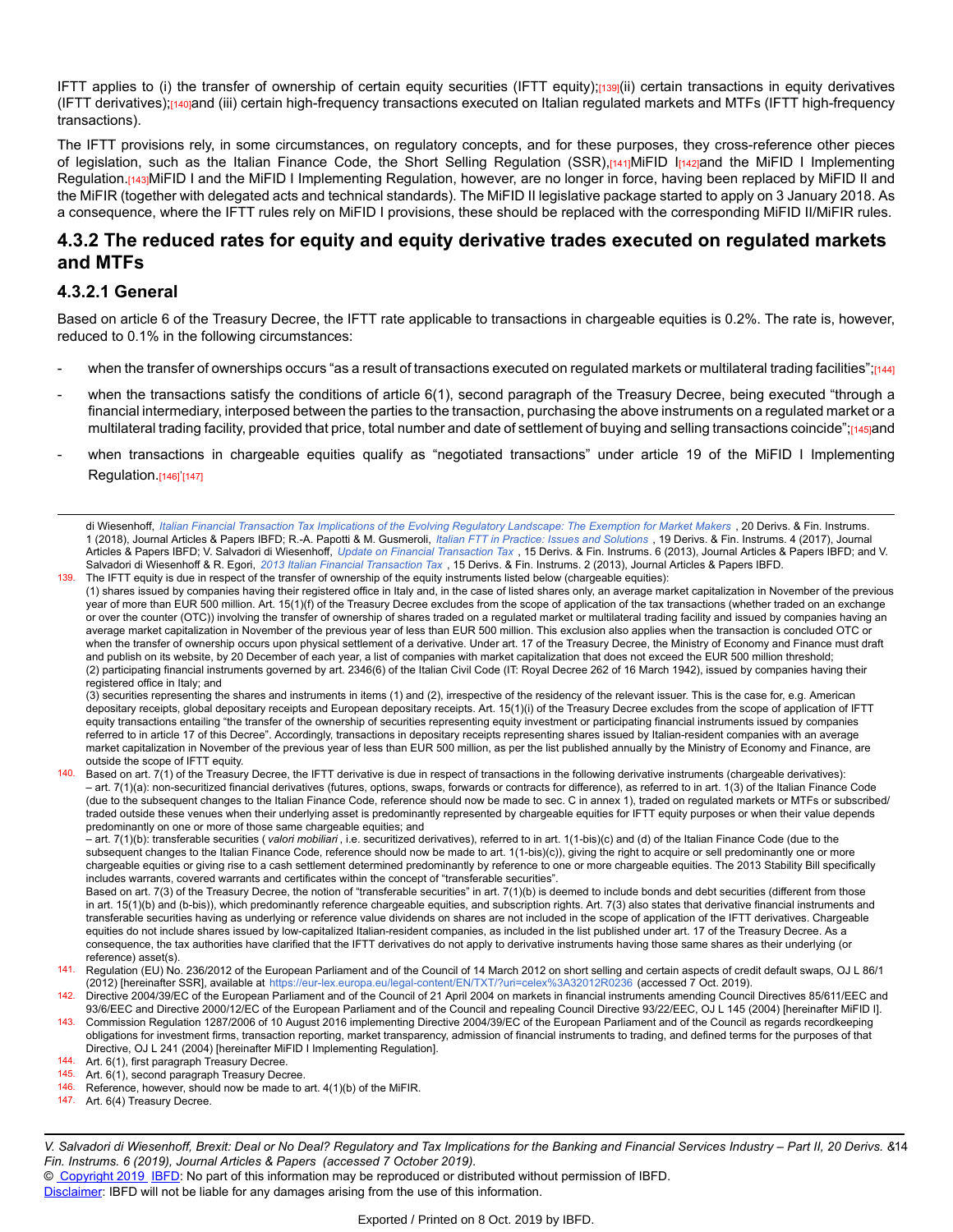Pursuant to article 11(1) of the Treasury Decree, the IFTT on equity derivative trades is due at a flat amount, which varies from EUR 0.01875 to EUR 200 depending on the nature of the relevant chargeable derivative and its notional value, according to the schedule in table 3 attached to the 2013 Stability Bill. This flat tax is reduced to one fifth of its ordinary amount in the following circumstances:

- when chargeable derivative trades take place on regulated markets or MTFs;[148]
- when the conditions in article 11(1), second paragraph of the Treasury Decree are satisfied and, accordingly, securitized derivatives "are purchased through a financial intermediary, interposed between the parties to the transaction, purchasing the above instruments on a regulated market or a multilateral trading facility, provided that price, total number and date of settlement of buying and selling transactions coincide";[149]and
- when transactions in chargeable derivatives qualify as "negotiated transactions" under article 19 of the MiFID I Implementing Regulation.[150]<sup>'</sup>[151]

#### **4.3.2.2. Equity and equity derivative trades executed on EU/EEA regulated markets and MTFs**

Regulated markets and MTFs are defined as follows in the Treasury Decree:[152]

[T]he markets and systems recognized pursuant to Directive 2004/39/EC of the European Parliament and of the Council of 21 April 2004 [MiFID I], relevant to the Economic European Area, as included in the list published in the specific section of the European Securities and Market Authority's website ( [http://mifiddatabase.esma.europa.eu](http://mifiddatabase.esma.europa.eu/)/ ) for the purposes provided for in paragraph 2 of article 13 of (EC) Regulation 1287/2006 of the Commission of 10 August 2006 [MiFID I Implementing Regulation], provided that they are established in States and territories included in the list referred to in the Ministerial Decree issued in accordance with article 168-bis of [Decree 917/86].[153]

Based on the above, for the purposes of the reduced IFTT rate/charges under articles 6(1) and 11(1) of the Treasury Decree, regulated markets and multilateral trading facilities are multilateral trading systems that (i) qualify as either regulated markets or MTFs under the MiFID II provisions (being listed in the ESMA portal);[154]and (ii) are established within the European Union or in an EEA member

#### country.<sub>[155]</sub>'<sub>[156]</sub>

#### **4.3.2.3 Equity and equity derivative trades executed on third-country trading venues**

The reduced IFTT rate/charges under articles 6(1) and 11(1) of the Treasury Decree, however, may also apply in respect of equity and equity derivative trades executed on non-EU/EEA trading venues. Indeed, the definition of regulated markets and MTFs also includes equivalent third-country trading venues that satisfy certain requirements, as follows:[157]

[I]n the case of the States to which the [...] [MiFID I][158]provisions do not apply, regulated markets and multilateral trading facilities are considered those in regular operation and authorized by a National Public Authority with State supervision, including therein those recognized by [ *Commissione Nazionale per le Società e la Borsa* (Consob)][159]pursuant to article 67, paragraph 2 of the Italian Finance Code,[160]provided that they are established in States and territories included in the list referred to in the above Ministerial Decree.

Therefore, the reduced IFTT rate/charges are also available in respect of equity and equity derivative trades executed on third-country (multilateral) trading venues that are established in a whitelisted state<sub>[161]</sub>and are (i) in regular operation and authorized by a national public authority with state supervision; or (ii) recognized by Consob based on article 70(1) of the Italian Finance Code.

149. Art. 11(1), second paragraph Treasury Decree.

151. Art. 11(1), third paragraph Treasury Decree.

<sup>148.</sup> Art. 11(1), first paragraph Treasury Decree.

<sup>150.</sup> Reference, however, should now be made to art. 4(1)(b) of the MiFIR.

<sup>152.</sup> Art.  $1(2)(f)$ , first paragraph Treasury Decree.<br>153. The IFTT rules have not been undated to ref

<sup>153.</sup> The IFTT rules have not been updated to reflect the entry into force of MiFID II, and, accordingly, they still refer to MiFID I and the MiFID I Implementing Regulation. These references should be replaced with references to the corresponding MiFID II/MiFIR rules.

<sup>154.</sup> The ESMA portal is currently available at [https://registers.esma.europa.eu/publication](https://registers.esma.europa.eu/publication/)/ (accessed 25 Sept. 2019). Indeed, on 7 May 2018, ESMA announced a new portal for investors seeking information on whether a financial services provider is authorized within the European Union; *see* ESMA, Press release, *ESMA provides one-stop company portal* (7 May 2018), available at [https://www.esma.europa.eu/press-news/esma-news/esma-provides-one-stop-company-porta](https://www.esma.europa.eu/press-news/esma-news/esma-provides-one-stop-company-portal)l (accessed 7 Oct. 2019). The portal provides investors with a one-stop shop register, including for MiFID II trading venues.

<sup>155.</sup> As the Ministerial Decree referred to in art. 168-bis of the Decree 917/86 has not been issued, for IFTT purposes as well, reference should be made to the whitelisted states included in IT: Ministerial Decree of 4 September 1996 (as subsequently amended and restated). The list includes, amongst others, all EU Member States and EEA member countries.

<sup>156.</sup> The introduction of "organized trading facilities" (OTFs) as a new category of trading venues under MiFID II has no impact on the reduced IFTT rate under art. 6(1) of the Treasury Decree, since equity instruments may not be traded on an OTF.

<sup>157.</sup> Art. 1(2)(f), second paragraph Treasury Decree

<sup>158.</sup> Reference is now to the MiFID II provisions.

<sup>159.</sup> The *Commissione Nazionale per le Società e la Borsa* (Consob) is the supervisory authority responsible for regulating the Italian financial markets.

<sup>160.</sup> Reference is now made to art. 70(1) of the Italian Finance Code.<br>161. Whitelisted states are those included in IT: Ministerial Decree of a

Whitelisted states are those included in IT: Ministerial Decree of 4 September 1996. The list was significantly broadened by IT: Ministerial Decree of 9 August 2016, which added 50 jurisdictions (including Hong Kong and Switzerland) and grants the Italian authorities the right to remove countries that repeatedly do not comply with their exchange-of-information obligations from the list.

V. Salvadori di Wiesenhoff, Brexit: Deal or No Deal? Regulatory and Tax Implications for the Banking and Financial Services Industry – Part II, 20 Derivs. &15 *Fin. Instrums. 6 (2019), Journal Articles & Papers (accessed 7 October 2019).*

<sup>©</sup> [Copyright 2019](http://www.ibfd.org/Copyright-IBFD) [IBFD:](http://www.ibfd.org) No part of this information may be reproduced or distributed without permission of IBFD.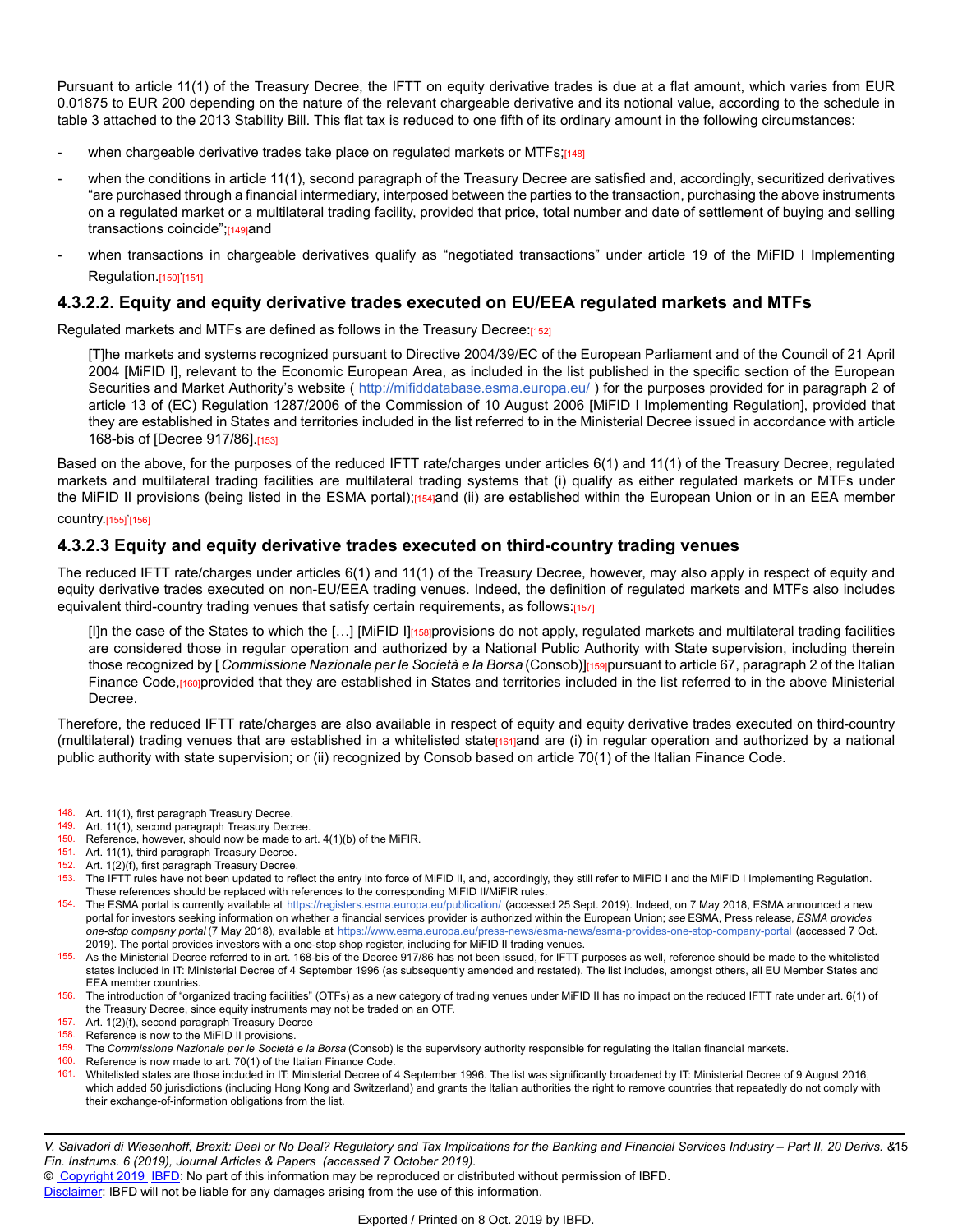According to article 70(1) of the Italian Finance Code, Consob, after concluding agreements with the corresponding foreign authorities, may recognize non-EU trading venues in order to extend the scope of their operations to Italy. Currently, Consob has recognized trading venues in Switzerland (SIX Swiss Exchange) and the United States (e-cbot, Globex, NYSE Liffe, ICE Futures U.S., NYMEX and COMEX).[162]These venues, therefore, are eligible for the reduced IFTT rate/charges (assuming, of course, that chargeable equities/ chargeable derivatives are traded thereon).

Based on the wording of article 1(2)(f), second paragraph of the Treasury Decree, however, the reduced IFTT rate/charges are not limited to trades executed on non-EU trading venues recognized by Consob. Rather, in the author's opinion, any third-country trading venue that meets all of the following objective criteria should be eligible for the reduced IFTT rate/charges for equity and equity derivative trades (regardless of any recognition by Consob):

- it is established in a whitelisted state;
- it operates a multilateral system, i.e. a system or facility in which multiple third-party buying and selling interests in financial instruments are able to interact on the basis of non-discretionary rules set by the system operator (governing aspects related to membership, admission of instruments to trading, trading between members, reporting and, when applicable, transparency obligations);[163]
- it is subject to authorization in accordance with the legal and supervisory framework of the third country;
- it is subject to supervision and enforcement by a competent authority on an ongoing basis in accordance with the legal and supervisory framework of the third country; and
- it is in regular operation.

As far as equity trades are concerned, the above criteria should be deemed to be met, in the author's opinion, by the trading venues that the European Commission has considered to be equivalent to EU regulated markets for the purposes of the STO in article 23 of the MiFIR.<sub>[164]</sub>In December 2017, the European Commission adopted a series of equivalence decisions for the STO relating to trading venues in Australia, 165 Hong Kong, 166 Switzerland te and the United States, 168 Each of these decisions lists the trading venues in those jurisdictions that are deemed equivalent to MiFID II EU regulated markets. For the purposes of the equivalence decisions, the European Commission assessed and confirmed, inter alia, that those venues (i) operate a multilateral system in accordance with non-discretionary rules; (ii) are subject to authorization and effective supervision and enforcement on an ongoing basis; and (iii) have clear and transparent rules regarding the admission of securities to trading so that such securities are capable of being traded in a fair, orderly and efficient manner and are freely negotiable.

#### **4.3.2.4. Post-Brexit IFTT qualification of UK trading venues**

If the United Kingdom leaves the European Union with a ratified Withdrawal Agreement, regulated markets and MTFs established in the United Kingdom should continue to be considered EU trading venues during the transition period and should, therefore, remain listed in the ESMA Portal, thus satisfying the requirements of article 1(2)(f), first paragraph of the Treasury Decree. As a consequence, equity

- 166. Commission Implementing Decision (EU) 2017/2319 of 13 December 2017 on the equivalence of the legal and supervisory framework applicable to recognized exchange companies in Hong Kong Special Administrative Region in accordance with Directive 2014/65/EU of the European Parliament and of the Council, OJ L 331/87 (2017), available at <https://eur-lex.europa.eu/legal-content/EN/TXT/PDF/?uri=CELEX:32017D2319&qid=1567628046705&from=EN> (accessed 7 Oct. 2019).
- 167. Commission Implementing Decision (EU) 2017/2441 of 21 December 2017 on the equivalence of the legal and supervisory framework applicable to stock exchanges in Switzerland in accordance with Directive 2014/65/EU of the European Parliament and of the Council, OJ L 337/77, available at [https://eur-lex.europa.eu/legal-content](https://eur-lex.europa.eu/legal-content/EN/TXT/PDF/?uri=CELEX:32018D2047&from=EN)/ [EN/TXT/PDF/?uri=CELEX:32018D2047&from=EN](https://eur-lex.europa.eu/legal-content/EN/TXT/PDF/?uri=CELEX:32018D2047&from=EN) (accessed 7 Oct. 2019). According to art. 2 of said decision, the Swiss stock exchanges (SIX Swiss Exchange AG (SIX) and BX Swiss AG (BX)) were granted limited-period equivalence, which expired on 30 June 2019.
- 168. Commission Implementing Decision (EU) 2017/2320 of 13 December 2017 on the equivalence of the legal and supervisory framework of the United States of America for national securities exchanges and alternative trading systems in accordance with Directive 2014/65/EU of the European Parliament and of the Council, OJ L 331/94 (2017), available at <https://eur-lex.europa.eu/legal-content/EN/TXT/PDF/?uri=CELEX:32017D2320&qid=1567628148809&from=EN> (accessed 7 Oct. 2019).

V. Salvadori di Wiesenhoff, Brexit: Deal or No Deal? Regulatory and Tax Implications for the Banking and Financial Services Industry – Part II, 20 Derivs. &16 *Fin. Instrums. 6 (2019), Journal Articles & Papers (accessed 7 October 2019).*

© [Copyright 2019](http://www.ibfd.org/Copyright-IBFD) [IBFD:](http://www.ibfd.org) No part of this information may be reproduced or distributed without permission of IBFD.

<sup>162.</sup> The list of non-EU trading venues recognized by Consob under art. 70(1) of the Italian Finance Code is available at [http://www.consob.it/web/consob-and-its-activities](http://www.consob.it/web/consob-and-its-activities/agreements-markets)/ [agreements-markets](http://www.consob.it/web/consob-and-its-activities/agreements-markets) (accessed 7 Oct. 2019).

<sup>163.</sup> Indeed, a third-country trading venue should be somehow equivalent to a MiFID II regulated market or an MTF. In this respect, it is worth noting that, as clarified in recital (7) of the MiFIR, the definitions of "regulated market" and "MTF" "should exclude bilateral systems where an investment firm enters into every trade on own account,

even as a riskless counterparty interposed between the buyer and seller […]. The term 'system' encompasses all those markets that are composed of a set of rules and a trading platform as well as those that only function on the basis of a set of rules. Regulated markets and MTFs are not obliged to operate a 'technical' system for matching orders and should be able to operate other trading protocols including systems whereby users are able to trade against quotes they request from multiple providers. A market which is only composed of a set of rules that governs aspects related to membership, admission of instruments to trading, trading between members, reporting and, where applicable, transparency obligations is a regulated market or an MTF within the meaning of this Regulation and the transactions concluded under those rules are considered to be concluded under the systems of a regulated market or an MTF". The obligation that the interests be brought together in the system by means of non-discretionary rules set by the system operator "means that they are brought together under the system's rules or by means of the system's protocols or internal operating procedures, including procedures embodied in computer software. The term 'non-discretionary rules' means rules that leave the regulated market or the market operator or investment firm operating an MTF with no discretion as to how interests may interact. The definitions require that interests be brought together in such a way as to result in a contract which occurs where execution takes place under the system's rules or by means of the system's protocols or internal operating procedures".

<sup>164.</sup> *See* [sec. 4.1.2.](https://research.ibfd.org/#/doc?url=/linkresolver/static/dfi_2019_06_it_1_s_4_1_2#dfi_2019_06_it_1_s_4_1_2)

<sup>165.</sup> Commission Implementing Decision (EU) 2017/2318 of 13 December 2017 on the equivalence of the legal and supervisory framework in Australia applicable to financial markets in accordance with Directive 2014/65/EU of the European Parliament and of the Council, OJ L 331/81 (2017), available at [https://eur-lex.europa.eu](https://eur-lex.europa.eu/legal-content/EN/TXT/PDF/?uri=CELEX:32017D2318&qid=1567627917367&from=EN)/ [legal-content/EN/TXT/PDF/?uri=CELEX:32017D2318&qid=1567627917367&from=EN](https://eur-lex.europa.eu/legal-content/EN/TXT/PDF/?uri=CELEX:32017D2318&qid=1567627917367&from=EN) (accessed 7 Oct. 2019).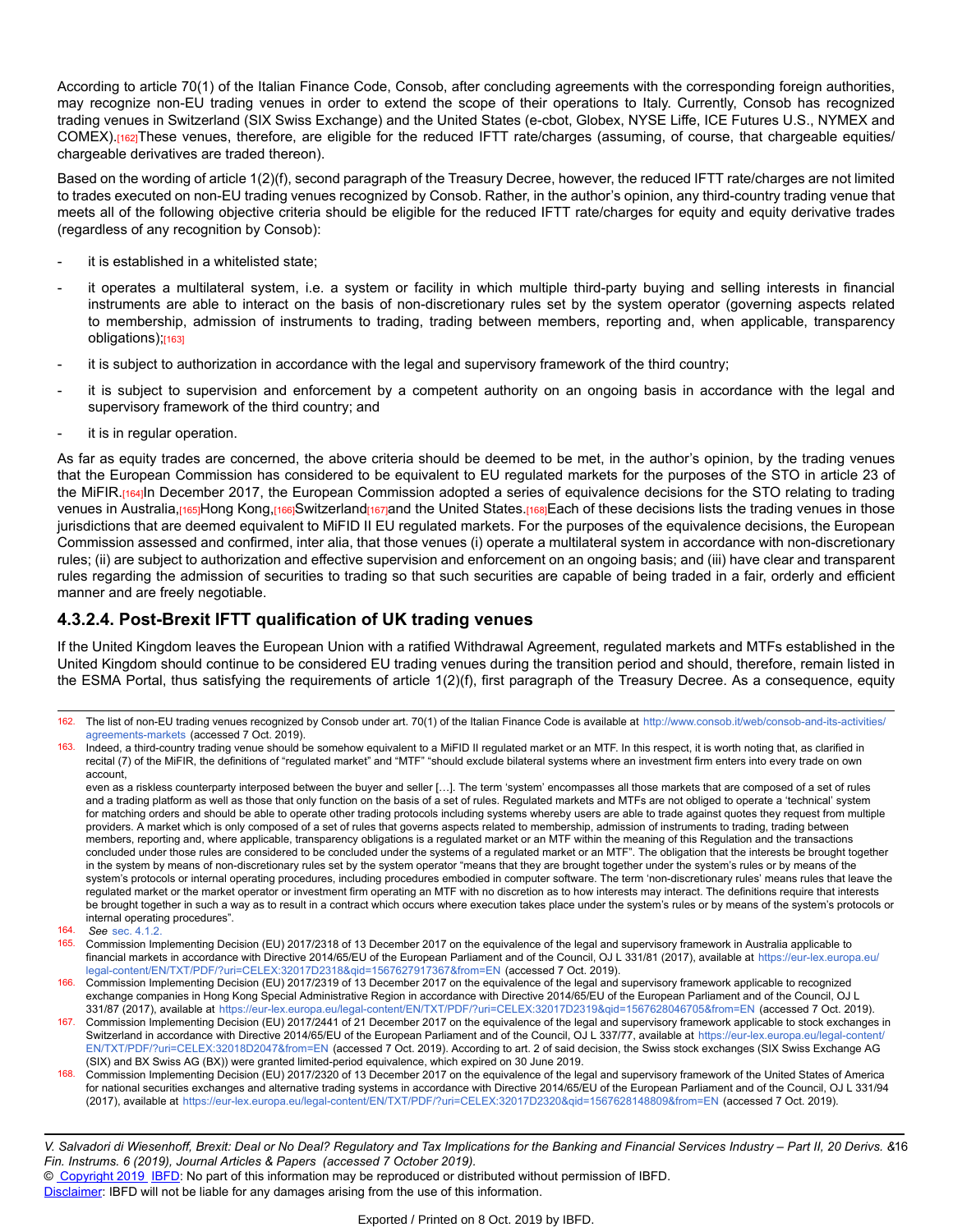and equity derivative trades executed on those venues should remain eligible for the reduced IFTT rate/charges under articles 6(1) and 11(1) of the Treasury Decree.

Conversely, trading venues established in the United Kingdom will no longer be considered EU trading venues (and should, therefore, be removed from the ESMA Portal), either with effect from exit day (in the event of a hard Brexit) or from the end of the transition period under the Withdrawal Agreement (in the event of a soft Brexit). This implies that, from a MiFID II perspective, transactions concluded on UK trading venues would be considered OTC transactions and would be subject to the post-trade transparency requirements pursuant to articles 20 and 21 of the MiFIR. Nonetheless, in the author's opinion, equity and equity derivative transactions executed on UK regulated markets and MTFs (regardless of whether they are recognized by Consob under article 70(1) of the Italian Finance Code and whether the European Union adopts an STO-equivalent decision in respect of UK trading venues) should remain eligible for the reduced onexchange IFTT rate/charges, since those venues would arguably satisfy the requirements in article 1(2)(f), second paragraph of the

Treasury Decree.[169]'[170]

## **4.3.3. The IFTT exemption for UK-based market-makers[171]**

#### **4.3.3.1. Introduction**

The SSR requires market participants to provide information on significant net short positions in shares and poses restrictions on uncovered (naked) short selling in shares.[172]Under article 17 of the SSR, however, the information requirements and the restrictions do not apply to transactions performed in the course of market-making activities, which are defined in article 2(1)(k) of the same regulation (the SSR exemption).[173]'[174]

Market-makers wishing to take advantage of the SSR exemption must notify the relevant competent authority<sub>[175]</sub>at least 30 calendar days before they first intend to use that exemption.[176]

According to article 16(3)(a), first paragraph of the Treasury Decree, transactions in chargeable equities and chargeable derivatives executed by entities performing market-making activities (as defined in article  $2(1)(k)$  of the SSR and in the ESMA Guidelines) $[177]$ are exempt from the application of the IFTT (the IFTT exemption).

In the author's opinion, the Italian tax authorities will follow, for the purposes of the IFTT exemption, the guidance on the scope of marketmaking activities contained in the ESMA Guidelines. Indeed:

article 16(3)(a) of the Treasury Decree does not contain any independent tax definition of "market-making" and, for this purpose, specifically references the SSR and the ESMA Guidelines. The IFTT exemption is, therefore, linked to the definition of market-making activities in the SSR and to the interpretation adopted in the ESMA Guidelines on how the SSR exemption should be applied;

<sup>169.</sup> *See* [sec. 4.3.2.3.](https://research.ibfd.org/#/doc?url=/linkresolver/static/dfi_2019_06_it_1_s_4_3_2_3#dfi_2019_06_it_1_s_4_3_2_3)

<sup>170.</sup> In addition, during the TTR period following a no-deal Brexit, UK trading venues could be equated with EU/EEA markets based on the TTR rules. In this respect, however, one would need to take into account the TTR implementing regulations that the Italian Minister of Economy and Finance is required to enact. According to the TTR rules, the Italian tax provisions relying on the United Kingdom's EU membership shall continue to apply throughout the TTR period as if the United Kingdom were still a Member State of the European Union). However, based on the definition in art. 2(1)(f), first paragraph of the Treasury Decree, regulated markets and MTFs are trading venues that are (i) established in an EU Member State/EEA member country; and (ii) listed in the ESMA portal. UK trading venues may be deemed to satisfy the requirement in (i) above on the basis of the TTR rules, while this may not be the case for the requirement in (ii) above.

<sup>171.</sup> For a comprehensive overview of the IFTT exemption for market-makers, see V. Salvadori di Wiesenhoff, Italian Financial Transaction Tax [Implications](https://research.ibfd.org/#/doc?url=/linkresolver/static/dfi_2018_01_it_1#dfi_2018_01_it_1) of the Evolving *[Regulatory Landscape: The Exemption for Market Makers](https://research.ibfd.org/#/doc?url=/linkresolver/static/dfi_2018_01_it_1#dfi_2018_01_it_1)* , 20 Derivs. & Fin. Instrums. 1 (2018), Journal Articles & Papers IBFD.

<sup>172.</sup> The SSR requires information on significant net short positions in shares to be notified to the competent authorities or disclosed to the market and imposes restrictions on naked short-selling in shares (similar requirements and restrictions also apply in respect of short sales of sovereign debt instruments). In particular, market participants, whether domiciled or established within the European Union or in a third country (art. 10 of the SSR), are required to privately report to the relevant competent authority or disclose to the public significant net short positions that they hold in relation to the issued share capital of a company of which the shares are admitted to trading or are traded on a trading venue (regulated market or MTF) in the European Economic Area (unless they are primarily traded on a thirdcountry venue; *see* art. 16 of the SSR) when the position equals, exceeds or crosses downwards specified thresholds ( *see* arts. 5-6 of the SSR). In addition, the SSR acknowledges that uncovered short-selling may increase the potential risk of settlement failure and volatility and, as a consequence, imposes restrictions in that respect to reduce such risks, stating that a short sale of a share can be entered into only when certain conditions have been met. Indeed, before conducting a short sale, the person needs to have either (i) borrowed the share; (ii) entered into an agreement to borrow the share or have another absolutely enforceable claim so that the settlement can be effected when due; or (iii) an arrangement with a third party that has confirmed that the share has been located and has taken measures so that the short-seller has a reasonable expectation that the settlement can be effected when due.

<sup>173.</sup> These activities play a crucial role in providing liquidity to financial markets within the European Union, and market-makers need to take short positions in performing their task. Imposing notification or disclosure formalities and restrictions in respect of short sales performed by market-makers could severely inhibit their ability to provide liquidity and have a significant adverse impact on the efficiency of EU financial markets (recital 26 of the SSR).

<sup>174.</sup> The SSR exemption allows market-makers to build net short positions without having to notify the relevant competent authorities and disclose to the public, as well as to enter into short sales without having coverage for them. The SSR exemption applies only to transactions that are essential for performing market-making activities as defined in art. 2(1)(k) of the SSR. All other trading activities conducted by a market-maker (and, in particular, proprietary trading) are subject, in their entirety, to the SSR prohibitions and transparency requirements.

<sup>175.</sup> As specified in art. 17(5) and (8) of the SSR.

 $176$ . The notification procedure is not an authorization or licensing process of the competent authority. The competent authorities can prohibit the use of the exemption at any time, either during the 30 calendar days from when they receive the notification or subsequently when there have been changes in the circumstances of the notifying person so that it no longer satisfies the conditions of the exemption. This may result from an own assessment by the competent authorities or from a subsequent notification received from the notifying person indicating a change affecting its ability to use the exemption.

<sup>177.</sup> ESMA, *Guidelines: Exemption for market making activities and primary market operations under Regulation (EU) 236/2012 of the European Parliament* and the Council on short selling and certain aspects of Credit Default Swaps (2 Apr. 2013), available at [https://www.esma.europa.eu/sites/default/files](https://www.esma.europa.eu/sites/default/files/library/2015/11/2013-74.pdf)/ [library/2015/11/2013-74.pdf](https://www.esma.europa.eu/sites/default/files/library/2015/11/2013-74.pdf) (accessed 30 Sept. 2019).

V. Salvadori di Wiesenhoff, Brexit: Deal or No Deal? Regulatory and Tax Implications for the Banking and Financial Services Industry – Part II, 20 Derivs. &17 *Fin. Instrums. 6 (2019), Journal Articles & Papers (accessed 7 October 2019).*

<sup>©</sup> [Copyright 2019](http://www.ibfd.org/Copyright-IBFD) [IBFD:](http://www.ibfd.org) No part of this information may be reproduced or distributed without permission of IBFD.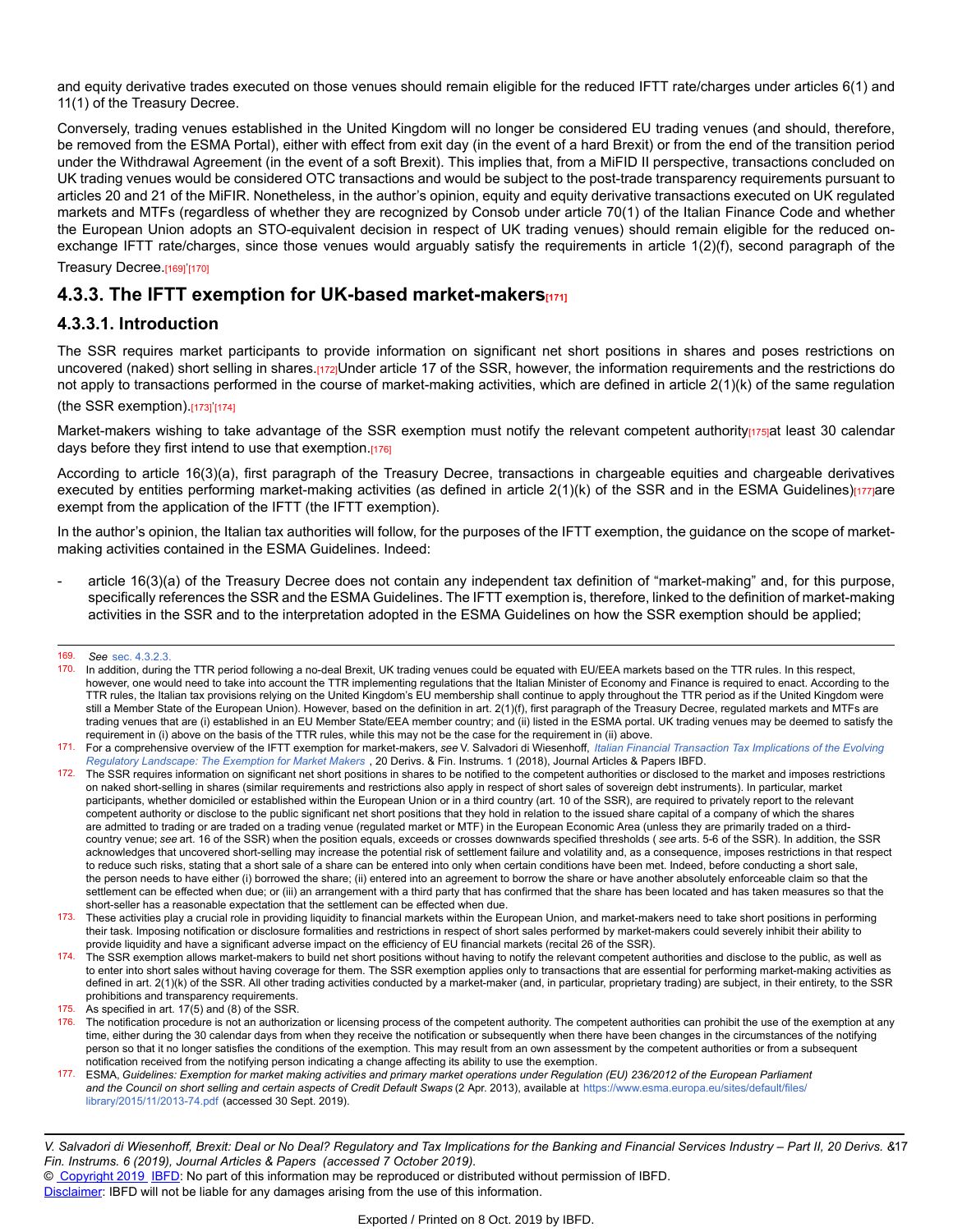- unlike other national competent authorities, Consob and the Bank of Italy<sub>[178]</sub>notified ESMA that they intend to comply with the ESMA Guidelines,[179]and they are indeed doing so;
- the Italian tax authorities have informally stated that reference would be made to the ESMA Guidelines for the purposes of the IFTT exemption.[180]

#### **4.3.3.2. The SSR exemption**

Market-making activities are defined in article 2(1)(k) of the SSR as follows:

[T]he activities of an investment firm, a credit institution, a third-country entity, or a firm as referred to in point (l) of Article 2(1) of Directive 2004/39/EC which is a member of a trading venue or of a market in a third country, the legal and supervisory framework of which has been declared equivalent by the Commission pursuant to Article 17(2) where it deals as principal in a financial instrument, whether traded on or outside a trading venue, in any of the following capacities:

- (i) by posting firm, simultaneous two-way quotes of comparable size and at competitive prices, with the result of providing liquidity on a regular and ongoing basis to the market;
- (ii) as part of its usual business, by fulfilling orders initiated by clients or in response to clients' requests to trade;
- (iii) by hedging positions arising from the fulfilment of tasks under points (i) and (ii).

The SSR exemption only applies to transactions of a market-maker carried out while performing the above-mentioned activities (liquidity provision, client facilitation and related hedging) and on the condition that all relevant requirements are satisfied.[181]

Market-making activities eligible for the SSR exemption are only those undertaken by the entities specifically listed in article 2(1)(k) of the SSR. These include, in addition to EEA investment firms and credit institutions, third-country entities that are members of either (i) a market in a third country of which the legal and supervisory framework has been declared equivalent by the Commission pursuant to

article 17(2) of the SSR;[182]'[183]<mark>or (ii) a trading venue in the European Union. Any such entity is entitled to avail itself of the SSR exemption,</mark> provided that it is a member of a trading venue (or a market in a third country with a declared equivalent regime) and it performs, as principal, whether on or outside a trading venue, any of the quoting, client servicing and hedging activities listed in article 2(1)(k) in respect of the financial instruments for which it notifies the exemption.

#### **4.3.3.3. The IFTT exemption: The general rule and the special rule**

Under article 16(3)(a), first paragraph of the Treasury Decree (the general rule), the IFTT exemption applies provided that the person acting as market-maker has been granted the SSR exemption under article 17(1) of the SSR by the competent authority specified in article 17(5) and (8) of the SSR.[184]Unless the special rule referred to below applies, being entitled to the SSR exemption is, therefore, a requirement for the purposes of the IFTT exemption. Under the general rule, a market-maker can rely upon the IFTT exemption on the condition that (i) it has notified the competent authority in a timely manner that it intends to make use of the SSR exemption; (ii) the competent authority has not prohibited the use of such exemption; and (iii) the envisaged trades meet the SSR article 2(1)(k) definition and satisfy the conditions and requirements in the SSR and the ESMA Guidelines.

A specific procedure is contemplated for market-makers that are established in countries to which the SSR is not directly applicable and cannot make the SSR notification to the competent EU regulator under article 17(1) of the SSR. Indeed, article 16(3)(a), second paragraph of the Treasury Decree (the special rule) states that, in these instances:

181. The SSR exemption does not cover the entire scope of activity of a market-maker; in particular, it does not apply to proprietary trading (recital 26 SSR).

182. Art. 17(2) SSR: "The Commission may ... adopt decisions determining that the legal and supervisory framework of a third country ensures that a market authorised in that third country complies with legally binding requirements which are, for the purpose of the application of the exemption set out in paragraph 1, equivalent to the requirements under Title III of Directive 2004/39/EC [MiFID I], under Directive 2003/6/EC of the European Parliament and of the Council of 28 January 2003 on insider dealing and market manipulation (market abuse) and under Directive 2004/109/EC of the European Parliament and of the Council of 15 December 2004 on the harmonisation of transparency requirements in relation to information about issuers whose securities are admitted to trading on a regulated market, and which are subject to effective supervision and enforcement in that third country". Directive 2003/6/EC is no longer in force, having been replaced by Regulation (EU) No. 596/2014 of the European Parliament and of the Council of 16 April 2014 on market abuse. MiFID I is also no longer in force, and reference shall now be made to the provisions of Title III of MiFID II concerning regulated markets.

The wording of the Treasury Decree is not accurate, in the sense that, under the SSR, the competent authority in art. 17(5) and (8) will not be formally granting the SSR exemption. Rather, the SSR exemption is available to entities that have notified the competent authority in writing that that they intend to make use of it, on the condition that the competent authority has not prohibited the use of such exemption.

© [Copyright 2019](http://www.ibfd.org/Copyright-IBFD) [IBFD:](http://www.ibfd.org) No part of this information may be reproduced or distributed without permission of IBFD.

<sup>178.</sup> Art. 4-ter(2) of the Italian Finance Code designates Consob as the national competent authority for receiving the notifications, implementing the measures and exercising the functions and powers provided for in the SSR in relation to shares and financial instruments other than sovereign debt and sovereign credit default swaps. Paragraph 3 of the same article designates the Bank of Italy and Consob as the competent authorities for exercising the ordinary functions and powers provided for in the SSR in relation to sovereign debt and sovereign credit default swaps.

<sup>179.</sup> *See* the joint communication published on 5 June 2013 by the Bank of Italy and Consob, available at [https://www.bancaditalia.it/compiti/sispaga-mercati](https://www.bancaditalia.it/compiti/sispaga-mercati/short-selling/normativa/2013-06-Comunicazione-congiunta-BI-Consob.pdf)/ [short-selling/normativa/2013-06-Comunicazione-congiunta-BI-Consob.pdf](https://www.bancaditalia.it/compiti/sispaga-mercati/short-selling/normativa/2013-06-Comunicazione-congiunta-BI-Consob.pdf) (accessed 30 Sept. 2019) (the document is available in Italian only). *See also* the Guidelines Compliance table published by ESMA, available at [https://www.esma.europa.eu/sites/default/files/library/esma70-21038340-46\\_compliance\\_table\\_](https://www.esma.europa.eu/sites/default/files/library/esma70-21038340-46_compliance_table_-_guidelines_on_market_making_activities_under_ssr.pdf)-[\\_guidelines\\_on\\_market\\_making\\_activities\\_under\\_ssr.pdf](https://www.esma.europa.eu/sites/default/files/library/esma70-21038340-46_compliance_table_-_guidelines_on_market_making_activities_under_ssr.pdf) (as of the 1 Aug. 2019 update) (accessed 7 Oct. 2019).

<sup>180.</sup> References to the ESMA Guidelines are contained in a draft Q&A on the scope of the IFTT Exemption, which however, has never been finalized and published by the Italian authorities.

<sup>183.</sup> So far, however, the EU Commission has not adopted any such equivalency decisions.<br>184. The wording of the Treasury Decree is not accurate in the sense that under the SSR 1

V. Salvadori di Wiesenhoff, Brexit: Deal or No Deal? Regulatory and Tax Implications for the Banking and Financial Services Industry – Part II, 20 Derivs. &18 *Fin. Instrums. 6 (2019), Journal Articles & Papers (accessed 7 October 2019).*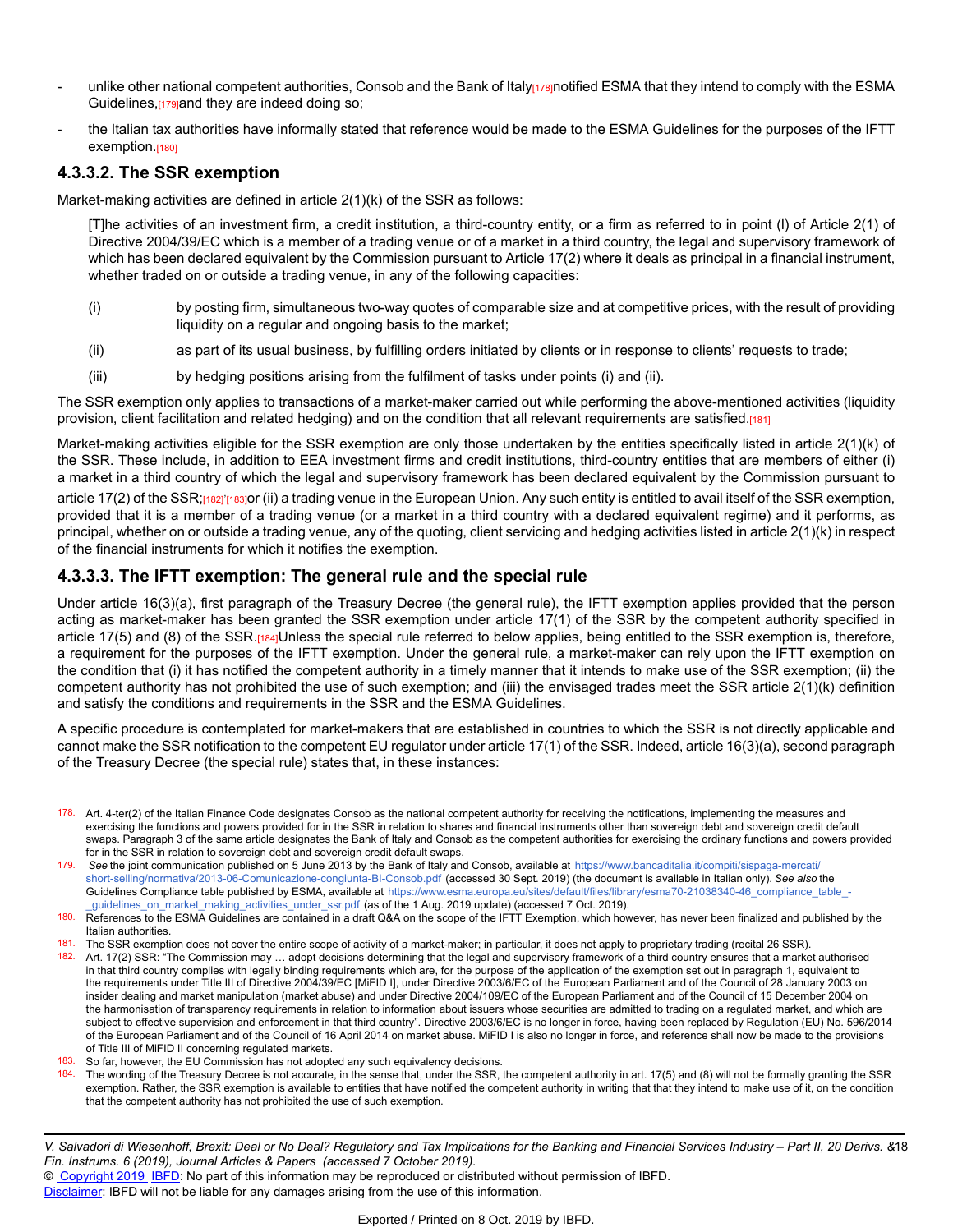[...] the person acting in the course of market-making activities is entitled to the exemption, provided that such person has submitted a specific application to Consob according to the procedures that will be set out in a regulation to be issued by this public authority; the applicant shall in any case prove to comply with the same requirements and conditions provided for in the above [Short Selling] Regulation and [ESMA] Guidelines. Consob, on the basis of the information that it has received, confirms the satisfaction of the prescribed requisites [i.e. compliance with the requirements and conditions under the SSR and the ESMA Guidelines], within the deadline that will be set out in a forthcoming regulation issued by this same authority. Consob shall retain the right to request additional documentation; in this case, the statutory deadline period starts again from the reception of the above documentation.

In this respect, the Treasury Decree includes a specific tax rule on the equivalence of third-country venues, which addresses the fact the Commission has not yet adopted any equivalence decisions for the purposes of the SSR.[185]Indeed, the same article 16(3)(a), second paragraph of the Treasury Decree states that, pending the adoption by the European Commission of the above-mentioned equivalence decisions, for the purposes of the IFTT exemption under the special rule:

[Third-country] regulated markets and multilateral trading facilities are deemed to be equivalent, provided that they are:

- authorized and supervised by a national public authority with which Consob has concluded a bilateral cooperation agreement, as identified in the specific section of the Consob website;[186]or
- authorized and supervised by a national public authority with which Consob has concluded a multilateral cooperation agreement, as identified in the specific section of the International Organization of Securities Commission's website, [187]provided that they are established in states and territories with an adequate exchange of information with Italy;[188]or
- recognized by Consob under Art. 70(1) of the Italian Finance Code, based on the list published on the Consob website.[189]

Consob adopted the regulation referred to in article 16(3)(a), second paragraph of the Treasury Decree with the Resolution of 2 October 2013, n. 18663<sub>[190]</sub>(the Consob Resolution), which replaced and superseded the previous Resolution of 13 March 2013, n. 18494.

The Consob Resolution governs the application that needs to be made by market-makers established in non-EU/EEA jurisdictions under the special rule for the purposes of the IFTT exemption and also includes the form to be filed with Consob for that purpose.[191]Consob shall reply to the applicant within 30 days from the receipt of the form.[192]In its response,[193]Consob will indicate whether, based on the information submitted by the applicant, the latter satisfies the requirements and is therefore eligible for the IFTT exemption.

It is clearly stated in the Consob Resolution that the application to Consob under the special rule is not deemed to be a notification for the purposes of the SSR exemption and cannot be made by firms that carry out market-making activities, as defined in the SSR, on an EU regulated market/MTF<sub>[194]</sub>or on a trading venue of a third-country of which the regulatory and supervisory framework has been declared equivalent by the European Commission based on article 17(2) of the SSR.[195]These firms fall within the scope of the general rule and, accordingly, can benefit from the IFTT exemption, provided that they have given valid notification to the competent rEegulator for the purposes of the SSR exemption and are entitled to that exemption.

A market-maker to which the special rule applies is entitled to the IFTT exemption on the condition that (i) it has, in a timely manner, filed the application with Consob to notify the Italian authorities that it intends to make use of the IFTT exemption; (ii) Consob has confirmed the utilization of such exemption; and (iii) the envisaged trades meet the article 2(1)(k) SSR market-making definition and satisfy the conditions and requirements of the SSR and the ESMA Guidelines.

#### **4.3.3.4. Brexit's impact on the availability of the IFTT exemption for UK-based market-makers**

If the United Kingdom leaves the European Union with a ratified Withdrawal Agreement in place, during the transition period, the SSR should continue to apply to the United Kingdom, and any short-selling notifications made to the FCA should remain valid. As a

<sup>185.</sup> *See* the sources cited in *supra* [n. 182](https://research.ibfd.org/#/doc?url=/linkresolver/static/dfi_2019_06_it_1_fn_182#dfi_2019_06_it_1_fn_182) and [n. 183](https://research.ibfd.org/#/doc?url=/linkresolver/static/dfi_2019_06_it_1_fn_183#dfi_2019_06_it_1_fn_183) .

<sup>186.</sup> *See* <http://www.consob.it/web/area-pubblica/cooperazione-internazionale> (accessed 30 Sept. 2019).

<sup>187.</sup> *See* <https://www.iosco.org/about/?subSection=mmou&subSection1=signatories> (accessed 30 Sept. 2019).<br>188. The jurisdictions that allow for adequate exchange of information with Italy for tax purposes are listed in the

The jurisdictions that allow for adequate exchange of information with Italy for tax purposes are listed in the Ministerial Decree of 4 September 1996, as broadened by the Ministerial Decree of 9 August 2016 and subsequently amended by the Ministerial Decree of 23 March 2017.

<sup>189.</sup> *See* [http://www.consob.it/web/area-pubblica/mercati-esteri/#accord](http://www.consob.it/web/area-pubblica/mercati-esteri/#accordi)i (accessed 30 Sept. 2019). The list only includes venues in Switzerland (SIX Swiss Exchange) and the United States (CBOT, CME-Globex, NYSE Liffe, ICE Futures U.S., NYMEX and COMEX). The Treasury Decree makes reference to art. 67(2) of the Italian Finance Code. Due to subsequent changes, the reference is now to art. 70(1) of the same code.

<sup>190.</sup> *See* <http://www.consob.it/documents/46180/46181/d18663.pdf/d5002ad3-1325-4ccc-86fe-e30b3a1b5ab3> (accessed 30 Sept. 2019).

<sup>191.</sup> The form shall be sent, together with all the required annexes, either by registered email to [consob@pec.consob.i](consob@pec.consob.it)t or by registered letter to Consob, Markets Division, Post-Trading Office, Via G. B. Martini 3, 00198 Rome. The form and the annexes must be sent in advance by email to [shortselling-service@consob.i](shortselling-service@consob.it)t .

<sup>192.</sup> In the event that Consob requires additional documentation, the 30-day period begins from the receipt of that documentation.

<sup>193.</sup> The response is also communicated to the Minister of Economy and Finance.<br>194. According to the SSR and the FSMA Guidelines, a third-country entity that is r

<sup>194.</sup> According to the SSR and the ESMA Guidelines, a third-country entity that is not authorized in the European Union and that is a member of EU trading venues shall make an SSR notification to the competent EU authority. In this respect, art. 17(8) of the SSR defines the relevant competent authority as that of the main trading venue in the European Union on which it trades. Therefore, when a third-country entity intends to make use of the SSR exemption for market-making activities for a specific financial instrument, it should notify the authority of the trading venue where it carries out most of its trading activities in Europe. Making that notification is also an essential requirement for the purposes of the IFTT exemption.

<sup>195.</sup> *See* the sources cited in *supra* [n. 182](https://research.ibfd.org/#/doc?url=/linkresolver/static/dfi_2019_06_it_1_fn_182#dfi_2019_06_it_1_fn_182) and [n. 183](https://research.ibfd.org/#/doc?url=/linkresolver/static/dfi_2019_06_it_1_fn_183#dfi_2019_06_it_1_fn_183) .

V. Salvadori di Wiesenhoff, Brexit: Deal or No Deal? Regulatory and Tax Implications for the Banking and Financial Services Industry – Part II, 20 Derivs. &19 *Fin. Instrums. 6 (2019), Journal Articles & Papers (accessed 7 October 2019).*

<sup>©</sup> [Copyright 2019](http://www.ibfd.org/Copyright-IBFD) [IBFD:](http://www.ibfd.org) No part of this information may be reproduced or distributed without permission of IBFD.